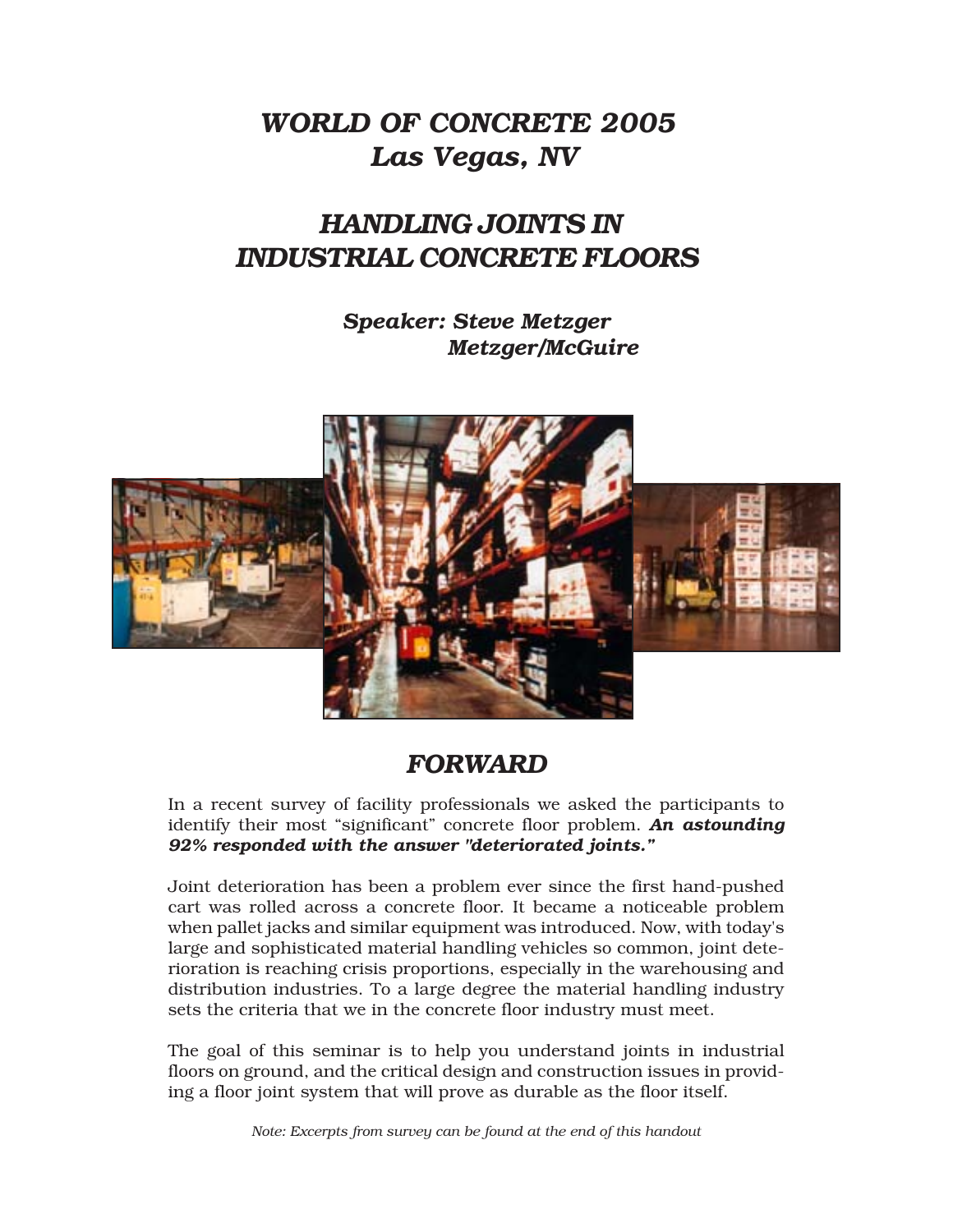# *CONTENTS*

**I.** *THE IMPORTANCE OF INDUSTRIAL FLOOR JOINTS*

**II.** *FLOOR DESIGN DETERMINES JOINT DESIGN*

**III.** *JOINT DESIGN PRINCIPLES*

**IV.** *BASIC JOINT TYPES AND DESIGN*

**V.** *SLAB SHRINKAGE*

**VI.** *PROVIDING FOR SLAB SHRINKAGE*

**VII.** *JOINT FILLING*

**VIII.** *POST-FILLING*

**IX.** *THE FIRST YEAR*

**X.** *SUMMARY*

*REFERENCES*

*EXCERPTS FROM 2003 FLOOR CONDITION SURVEY*

*WORLD OF CONCRETE 2004 Seminar #19-41*

*HANDLING JOINTS IN INDUSTRIAL CONCRETE FLOORS*

> *Speaker: Steve Metzger Metzger/McGuire*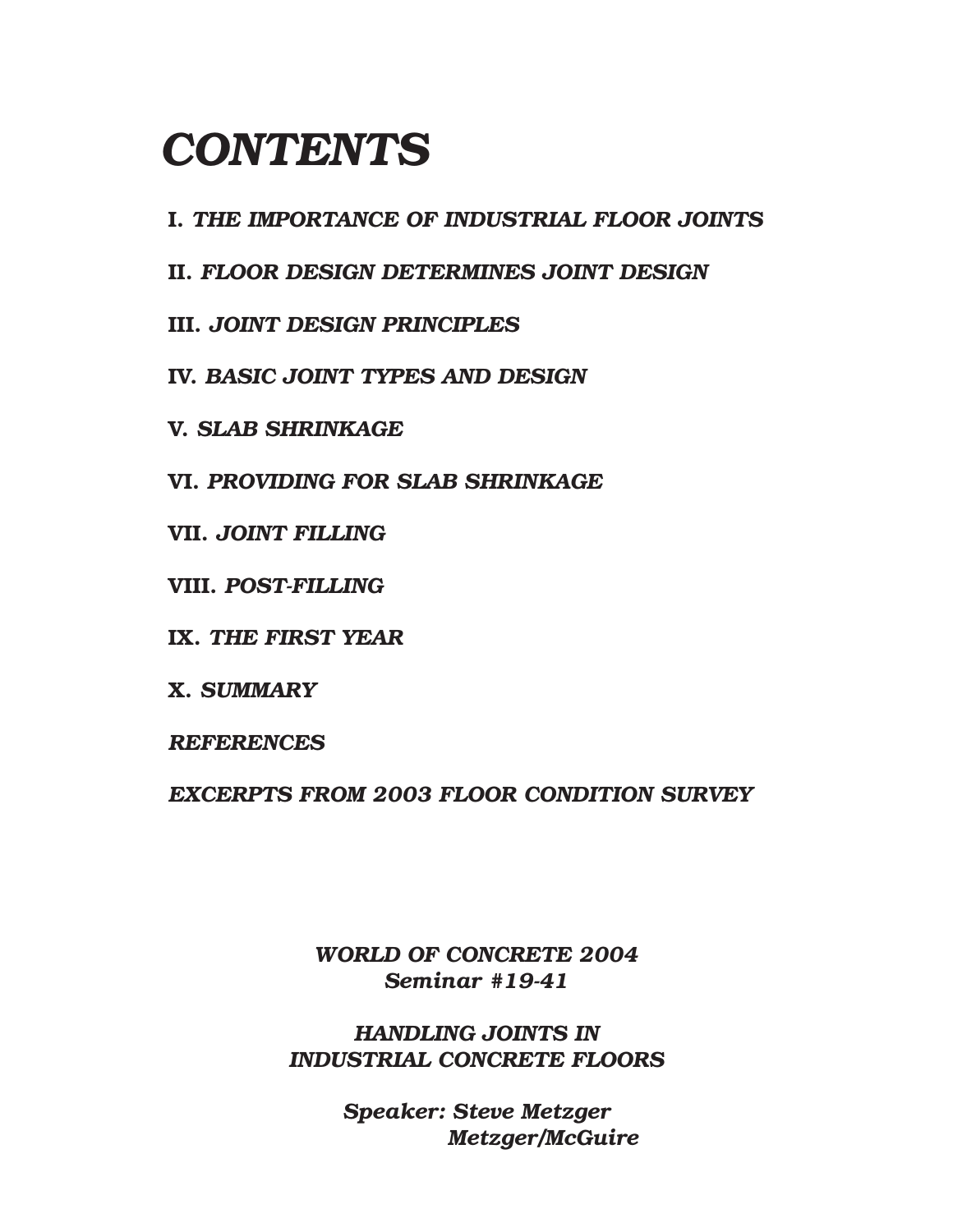### *I. THE IMPORTANCE OF INDUSTRIAL FLOOR JOINTS*

The primary function of an industrial concrete floor is to act as a work surface for the manufacture, storage and/or movement of raw materials or finished goods. It goes without saying that the best work surface is one that provides a smooth, hard and interruption-free platform for the facility operations. Unfortunately, concrete floors must have joints, and joints are interruptions in an otherwise continuous surface. Each joint is a potential impact point for hard wheeled traffic.



When a material handling vehicle runs across an interruption-free floor, it can operate at its designed optimum speed and thus achieve its intended productivity rate. But when a floor has deteriorated joints, several negative effects occur;

- *1. Vehicle operators slow down as they approach the joints to avoids jolts.*
- *2. The vehicle wheels get chewed up and must be replaced, resulting in vehicle downtime, maintenance, personnel time and expense, and wheel replacement costs.*
- *3. When defects are severe, the results can be lower back distress claims by drivers, the danger of load tipping, etc.*
- *4. As traffic continues to cross the joints, the defects grow wider and deeper, and eventually will require expensive, time consuming repairs.*



*Deteriorated joints create an interruption in the continuity of the floor surface, leading to operational slowdowns and increased vehicle maintenance costs.*



When we in the concrete industry design or construct an industrial floor, we must always be cognizant that joints are part of the floor surface, and that every joint poses a potential long term problem for the facility owner or tenant. We must therefore make sure that every joint will stand up to the operations planned for the facility.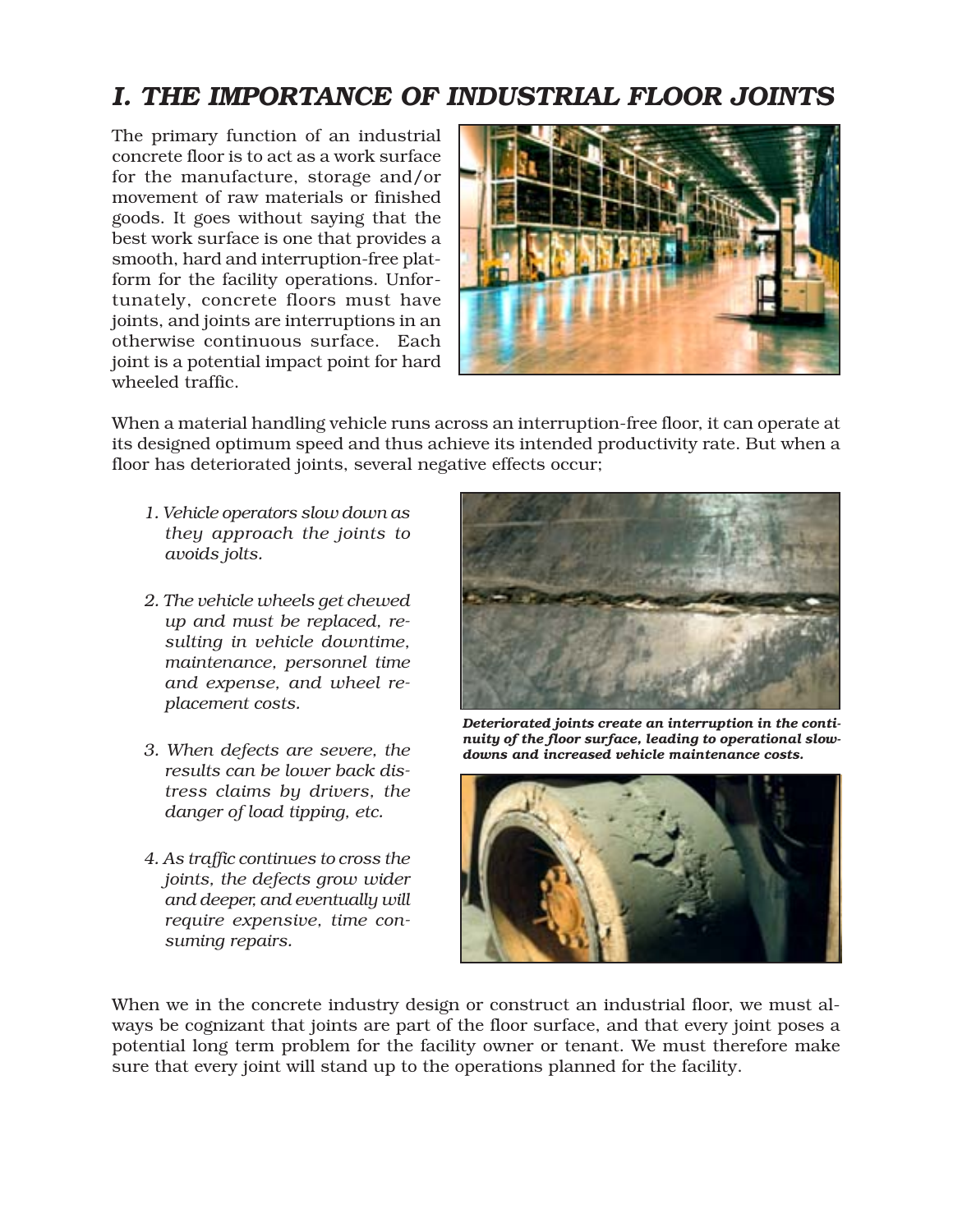### *II. FLOOR DESIGN DETERMINES JOINT DESIGN*

There is no such thing as a "standard floor design." Every floor, and the joints in that floor, must suit the intended facility use. Typical floor design consideration include;

#### *1. Facility Function*

Distribution centers with constant traffic flow have different needs than a manufacturing plant with less frequent traffic but using steel wheeled carts. The floors in so-called discount retail stores (Home Depot, Sam's Club, etc.) have an aesthetic as well as a functional factor to consider since they are also showrooms.

#### *2. Environment*

Facilities may be temperature controlled (heat, AC, fans) or reflect outside temperatures, be refrigerated (coolers, freezers), etc. In each case joints will act differently and require different design considerations.



*There is no "standard floor design" because each industrial floor has a variety of demands placed upon it depending on material handling vehicle types, load weights, frequency of traffic, etc.*

#### *3. Vehicles*

Facility vehicles may have 12" (30 cm) diameter cushioned tires or 4" (10 cm) diameter solid wheels with a thin coating. Facilities might use hand-pushed pallet jacks, traditional forklifts or high-bay stacker-pickers. Vehicle + load weights can go to tens of thousands of pounds. Additionally, some vehicles may require floor flatness criteria that exceeds what can be achieved with floors poured using conventional methods.

#### *4. Operations*

Some facilities operate one shift/day and 5 days/week while others run 24/7. Facilities with more intense schedules not only place greater demands on floor and joint durability, but also have almost no time available for the repair or maintenance of joints.

#### *5. Owner Expectations*

Some owners want a first class floor that will last for years, while others may have a shorter time horizon in mind. Some will pay for a premium floor, while others insist on a barebones floor with a budget to match. Some owners may want the number of joints held to a minimum, yet others have no objections to joints every 12' (3.65 m).



*High rack lifts place higher demands on floor joints due to their smaller, harder wheels and increased point loads.*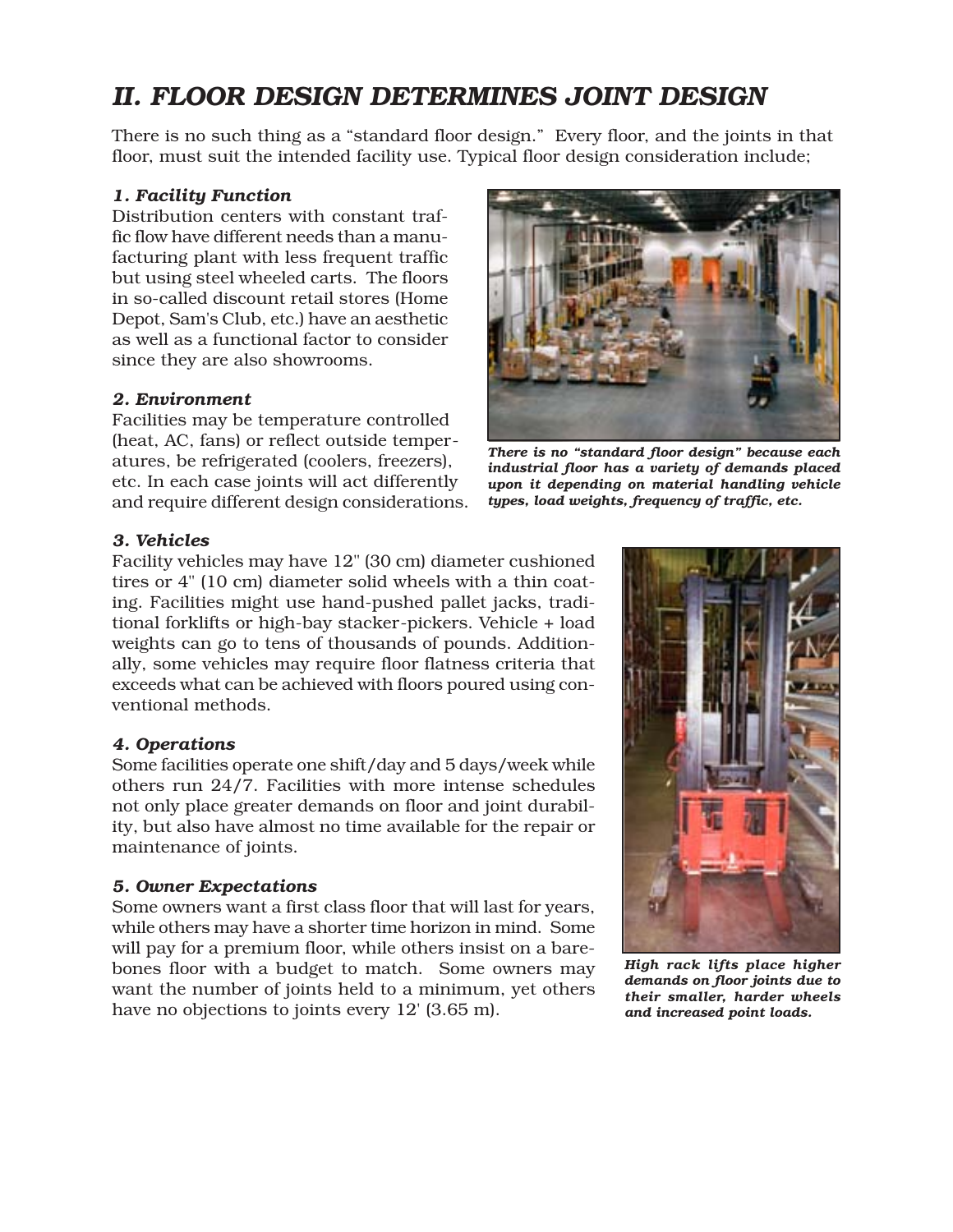### *II. FLOOR DESIGN DETERMINES JOINT DESIGN*

#### *6. Site Conditions*

The condition of the land the floor is placed on can have major design implications. Sites with swampy conditions or expansive soils may need a different design than floors on more stable grades.

#### *7. Mix Design*

Concrete mix design can vary due to many factors including local practices, local aggregate availability, etc. Joint spacing and design must take these factors into account.

When all these factors are considered it is possible one or more of the following floor design criteria may be most appropriate;

#### *a. Conventional floor; reinforced or non-reinforced*

- *b. Shrinkage compensating concrete*
- *c. Flat, superflat*
- *d. Post-tensioned*

Once the floor type has been selected, the jointing system must be tailored to match both the floor design and facility function.

| <b>Notes</b> |
|--------------|
|              |
|              |
|              |
|              |
|              |
|              |
|              |
|              |
|              |
|              |
|              |
|              |
|              |
|              |
|              |
|              |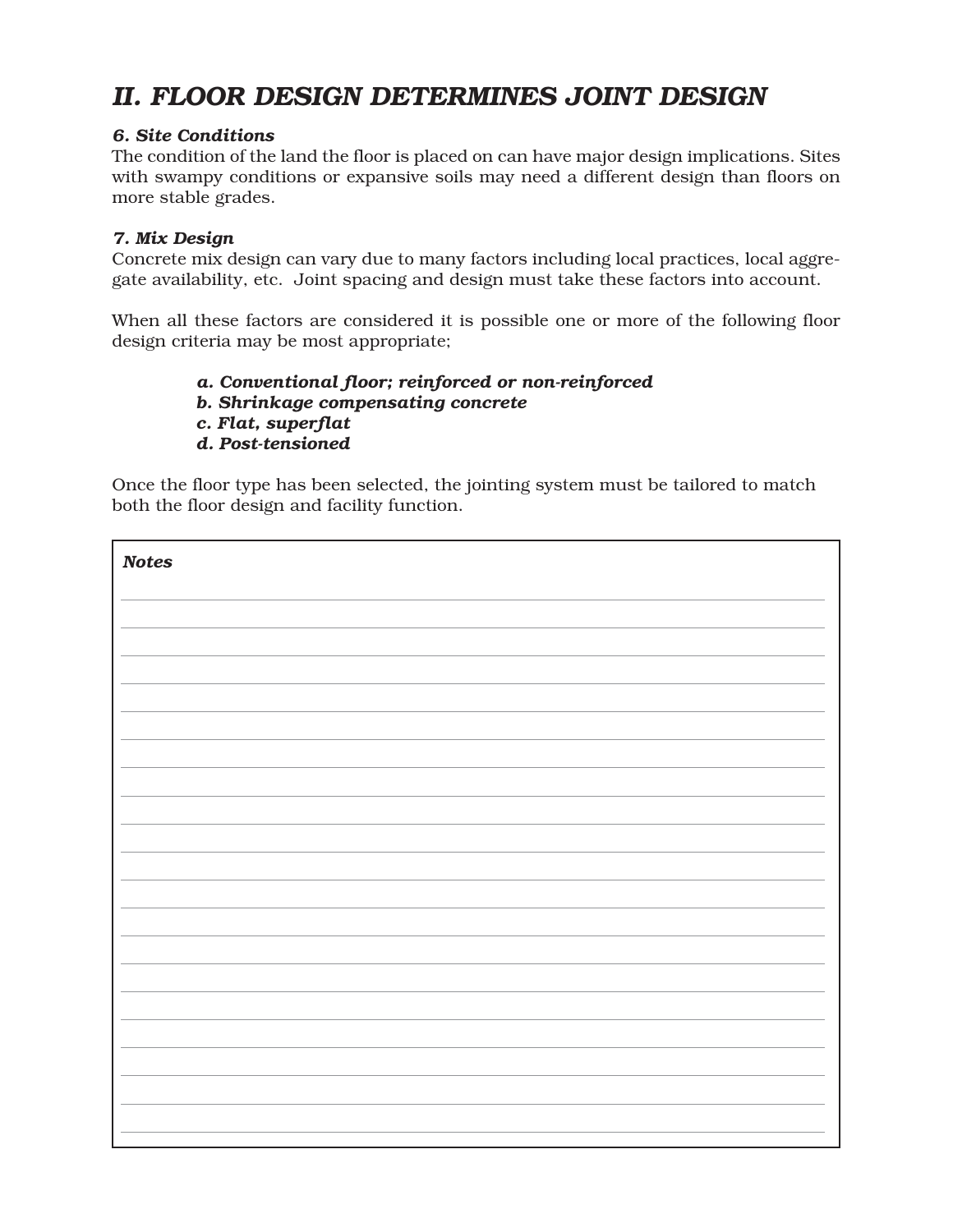### *III. JOINT DESIGN PRINCIPLES*

Although we talk about floors as if they were one entity, they are not. When speaking about floors it is critical that we recognize that each floor is composed of numerous smaller floor segments, both connected and separated by joints.

A 100,000 sq. ft. (9,290 sq. meters) building with 15'x15' (5mx5m) joint spacing will have approximately 400 panel segments. Proper joint design must provide the means for all these floor segments to function in unison as though they were one floor as traffic flows across the floor, while also allowing each slab to expand or contract independently when necessary.



*A typical industrial floor is not "one" slab, but rather a series of slabs both connected and separated by joints.*

The guiding objectives in joint design must always be to provide joints that will recreate the pre-jointing continuity of the floor surface, and do so in a manner that will make the joints as durable as the floor itself. To achieve these goals joints must have the following characteristics;

#### *1. Joints should be "narrow"*

Joints should always be as narrow as possible to minimize their overall exposure to hard wheels. A 1/4" (6.5mm) wide joint has twice the exposure to wheel impact as a 1/8" (3 mm) joint. This width difference can be critical when joints are subjected to 4" diameter, solid wheel traffic.

#### *2. Joints must be "plumb" (vertical)*

Joints that are not perpendicular to the floor surface plane will have an overhang on one side. This overhang can readily be broken off by traffic loads.

#### *3. Joints must have "load-transfer"*

For all the smaller floor segments to act in unison under load they must be "connected," so individual panels do not deflect under load.

#### *4. Joints must be "protectable"*

Joints must be created in a way that allows a subsequent joint filler to protect joint edges from wheel inflicted damage.

| <b>Notes</b> |  |
|--------------|--|
|              |  |
|              |  |
|              |  |
|              |  |
|              |  |
|              |  |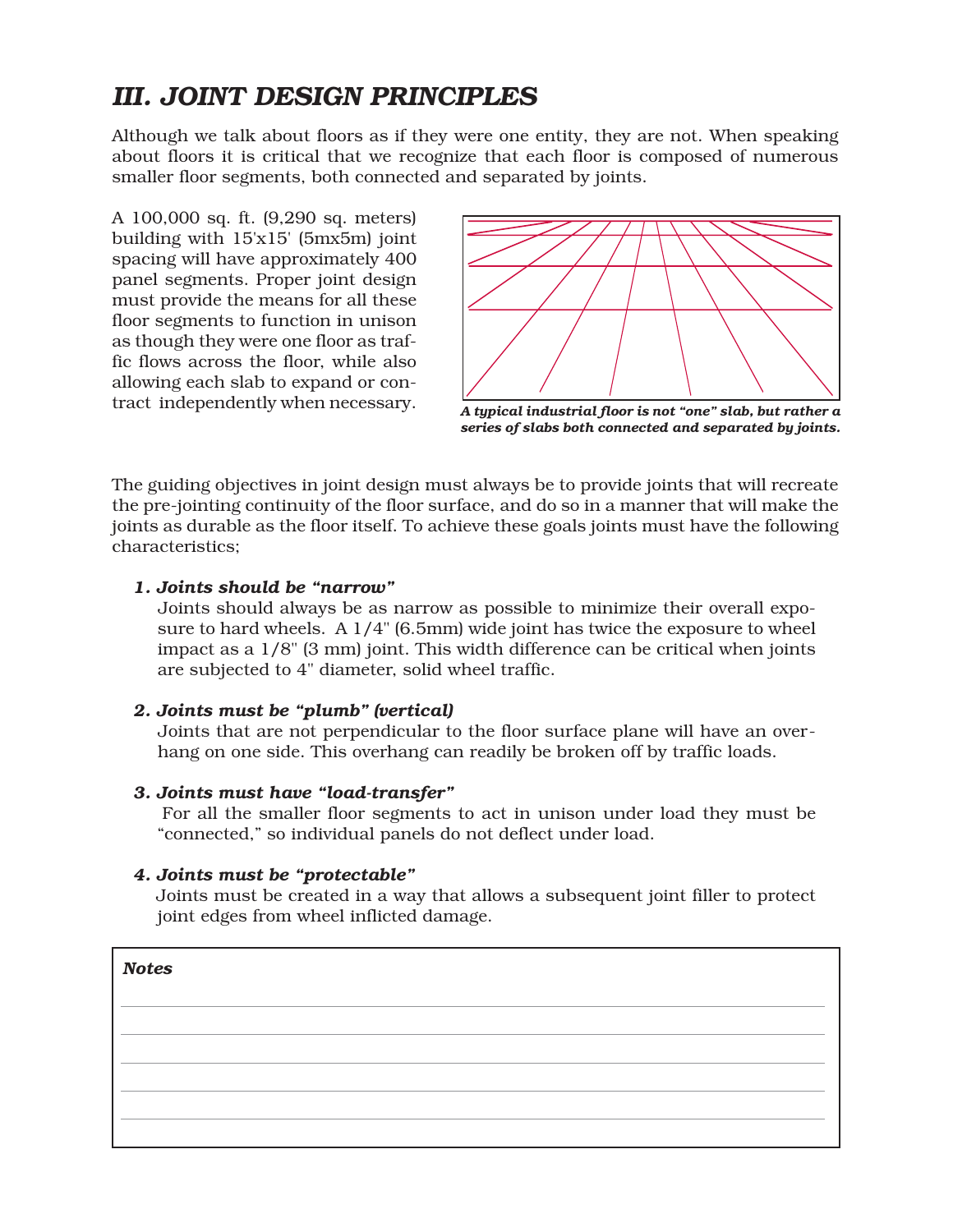### *IV. BASIC JOINT TYPES AND DESIGN*

There are four basic joint types one might find in industrial concrete floors;

- *1. Construction Joints*
- *2. Contraction Joints*
- *3. Isolation Joints*
- *4. Expansion Joints*



#### *1. Construction Joints*

Floors are placed in sections called "pours." The junction where a new pour meets a previously placed pour is called a construction joint, or a formed joint. Construction joints for most industrial slabs are generally "butt" joints that extend straight down the full slab depth. "Keyed" joints are seldom used anymore because they add to forming costs while yielding no substantial benefit. Left-in-place metal screed keys should never be used. Experience has shown that the cantilevered lip often breaks off under heavy traffic, creating extensive damage.

Future ACI documents will recommend that construction joints be saw cut 1" (25 mm) after the concrete has hardened and a crack develops. This saw cut creates a reservoir for a joint filler, reveals any inherent weakness in the formed joint edge due to lack of densification, and makes all joints look the same. The use of a 1/8" (3 mm) radius edging tool on the first pour creates a guideline for the saw to follow.





*Construction joints should be saw cut to 1" deep.*

In some cases construction joints are "armored." Armoring is achieved by the use of a steel bar, a steel angle, or a structural epoxy resin. Armored joints are recommended when vehicles are extremely heavy, or when the joints are expected to widen substantially. Typical applications of armored joints include joints in shrinkage compensation concrete, at the ends of long strip pours (i.e. post-tensioned slabs), at joints between adjacent rooms, etc.

#### *2. Contraction Joints*

Also known as "control joints," contraction joints are created by saw cutting at intervals between the construction joints. The function of contraction joints is to reduce the potential for random cracking within the slab panels caused by the linear shrinkage of the panel as slab moisture evaporates. The sawn joint creates a weakened plane in the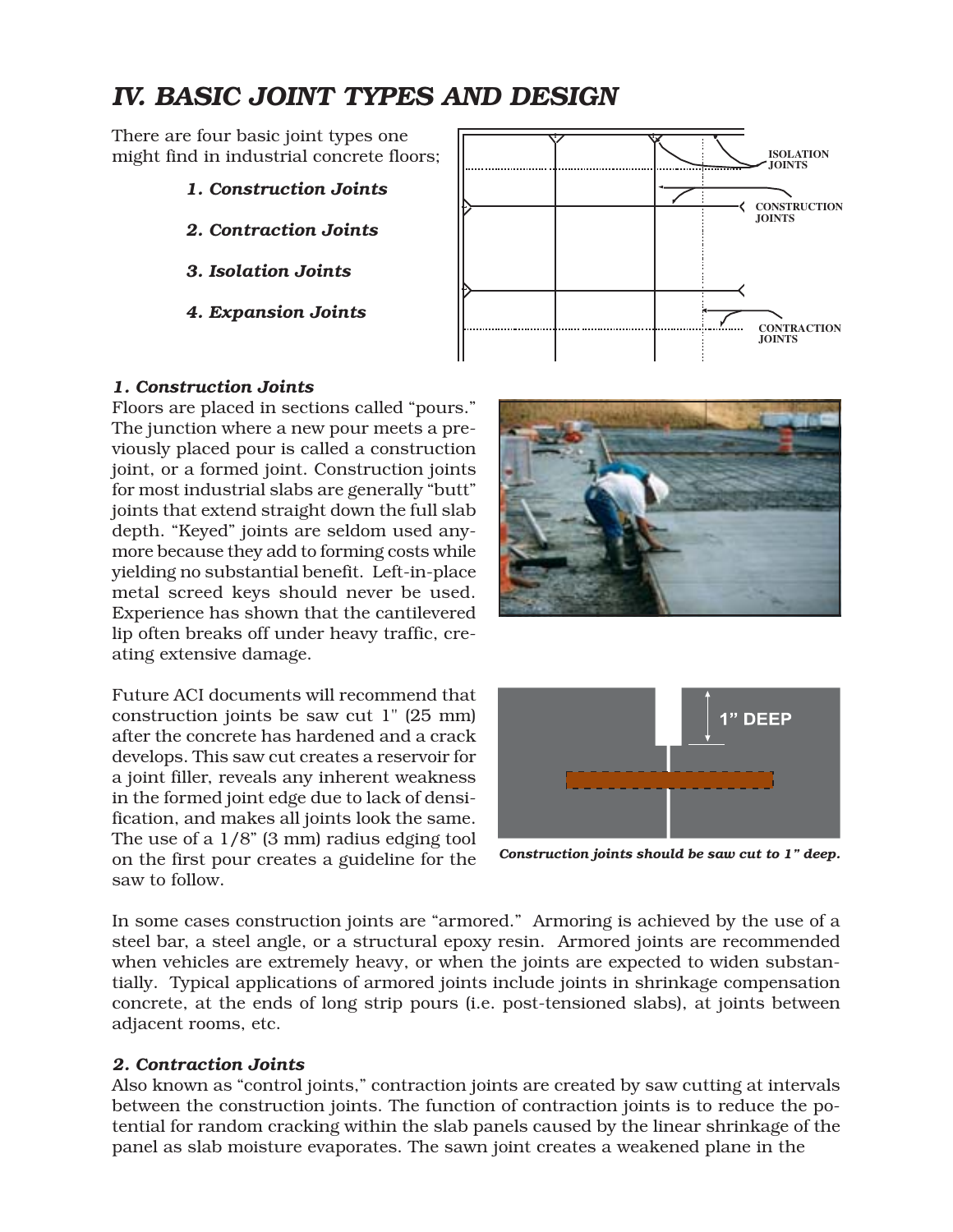### *IV. BASIC JOINT TYPES AND DESIGN (continued)*

#### *2. Contraction Joints (continued)*

concrete, inducing the expected shrinkage crack to develop below the cut. In effect, a contraction joint is a guided crack that remains unseen.

There are two basic methods of saw cutting contraction joints–the conventional "wet cut," and the "early entry" dry cut. The wet cut saw can be used only after the slab has hardened sufficiently to support the saw's weight, perhaps 6-16 hrs. The early entry saw is generally used within a few hours after finishing. Wet cutting must provide a cut onequarter of the slab depth. Early entry cuts require less depth because they induce the plane of weakness before shrinkage stresses are significant. Joints in steel fiber reinforced floors are usually cut to one-third of slab depth.

The benefits of the early-entry saw systems are that they reduce the potential for random slab cracking, and that they leave more concrete beneath the cut, thereby increasing the chances of obtaining effective aggregate interlock. The possible negatives with early-entry saws are that they can cause micro-fracturing of the edge if the blade is dull, wobbles or if it dislodges aggregate instead of cutting through it. These problems are due more often to contractor error and neglect than with the saws themselves. Some in the industry use the early-entry saw initially, then re-saw later with a conventional saw. The saw laitance left on the adjacent surface should be removed before it hardens.

#### *3. Isolation Joints*

Isolation joints are placed where the slab meets a vertical surface such as a wall. Their function is to separate building components. Isolation joints are also used to separate slabs from column pads.



*Saw cut contraction (control) joints are designed to control where cracking occurs in the slab.*



*Traditional "wet cut" saws require sufficient slab cure to support the saw's weight.*



*"Early Entry" saws allow for joint cutting to be performed within hours of slab placement, reducing the potential of random cracking and allowing for a shallower joint depth to induce cracking below the joint.*

#### *4. Expansion Joints*

Expansion joints (EJ's) are rarely found in floors anymore.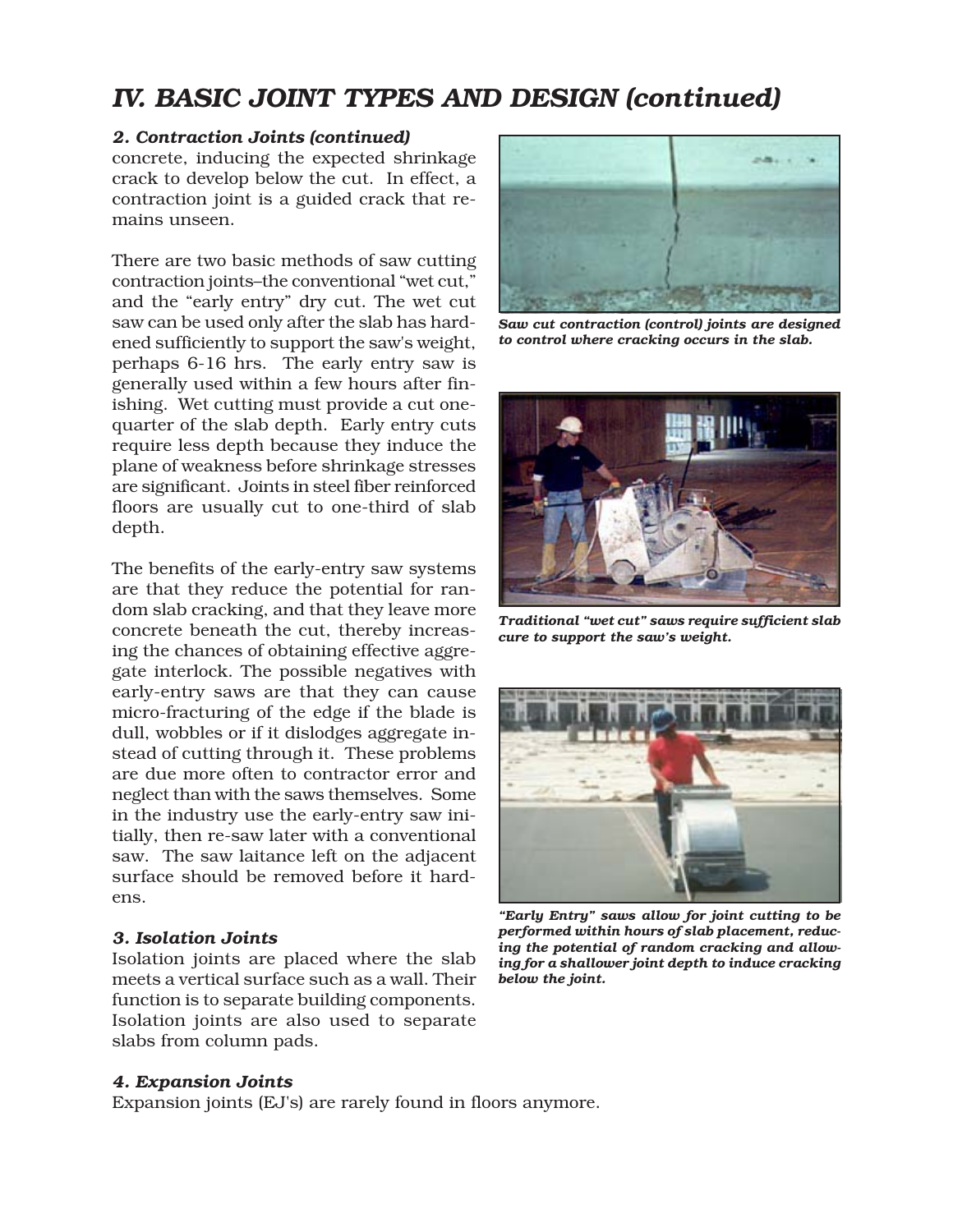# *V. SLAB SHRINKAGE*

At the heart of all floor design and joint design is the fact that all concrete shrinks. A concrete slab is never larger than it is on the day it is placed. From day one forward, the linear dimension of each slab panel gets shorter as the excess water in the concrete evaporates. Shrinkage results in joints becoming wider, which means greater exposure to hard wheel traffic. It can also result in the loss of connectivity (load-transfer) between slab panels, allowing each panel to function independently rather than in unison with adjacent panels.

When designing a floor, a good rule of thumb is to assume that a 20' long (6 m) panel will shrink about 1/8" (3 mm). This means that with 20' joint spacing, each joint that is initially 1/8" (3 mm) wide will eventually open to 1/4" (6 mm).

A second rule of thumb to remember is the rate of shrinkage. It is generally accepted that 30% of the expected shrinkage takes place in the first 30 days after the pour. Another 50-60% takes place over the next 11 months, bringing the one year total to 80-90% of expected shrinkage. The balance takes years or decades. Since most industrial projects take less than a year to build, it can be assumed that the floor will still be shrinking after the owner takes occupancy. This slow shrinkage rate is the cause of many owner-contractor misunderstandings and conflicts.



**Portland Cement Association (PCA) Shrinkage Chart**

If you were to survey a conventionally poured floor with 20' (6 m) joint spacing 7 days after placement, you would likely find that the joints are still at their original width. If you ran a forklift over the slab you would find that all slab panels are working together as one slab due to concrete-to-concrete friction at construction joints, and aggregate interlock beneath the saw cut contraction joints. But if you run that same forklift after a 30- 60 day slab cure, you would find the joints to be 1/16" to 1/8" (1-3 mm) wider. You might also find each panel acting alone. This is because slab shrinkage has caused a loss of connectivity between the panels, and the floor will prove to be unsatisfactory for most industrial operations.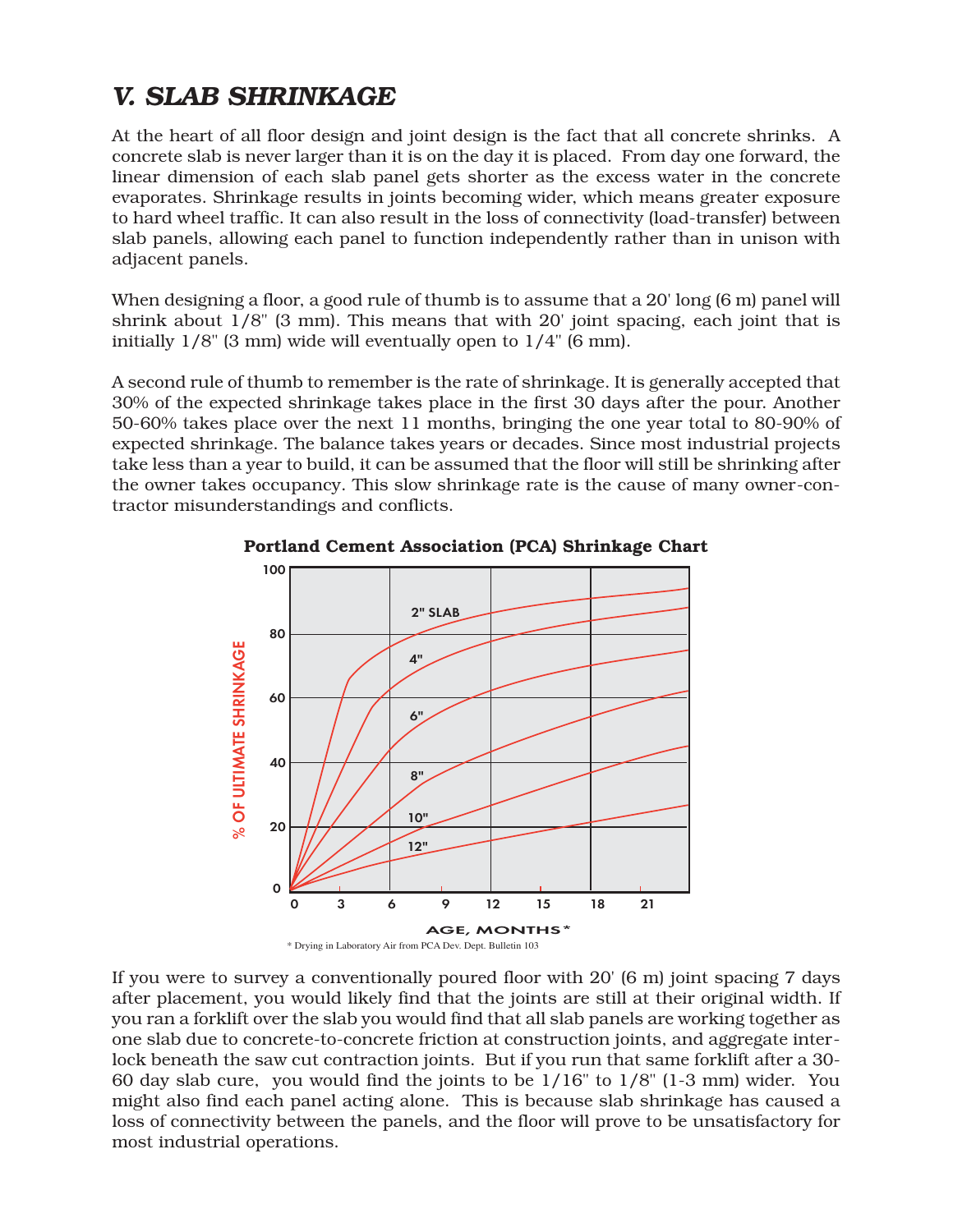### *V. SLAB SHRINKAGE (continued)*

Another adverse result of slab shrinkage is "slab edge curl." Slabs dry from the top down because slab moisture is lost via evaporation into the air. While the top of the slab is drying and shrinking at a significant rate, the bottom is hardly shrinking. This uneven drying can cause the top of the slab to "curl" up at panel ends, much like what you will see in a dried up river bed.

Curl can cause the slab ends to lift up off the grade, leaving it cantilevered. When traffic loads are imposed upon a curled slab end, the slab can deflect, causing the panel to "rock" as traffic passes.

Heavy loads can cause the slab end to crack, even break-off. When a panel deflects, the joint edge of the adjacent panel remains high, exposing it to impact by vehicle wheels. The result is severe edge spalling.

When we design a floor, and floor joints, we must always look beyond the early stages and design for what the slab will look like 3 months, 6 months and 12 months afterward.



*Slab edge curl can occur when the top of the slab drys at a significantly faster rate than the slab bottom. A curled edge creates an impact point at the joint, and left untreated will likely spall under material handling vehicle traffic (below).*





*Severe slab edge curl can cause the panel edge to actually lift off the grade, creating a void beneath the panel edge. Heavy loads crossing the cantilevered panel edge may cause the panel to crack or completely break off.*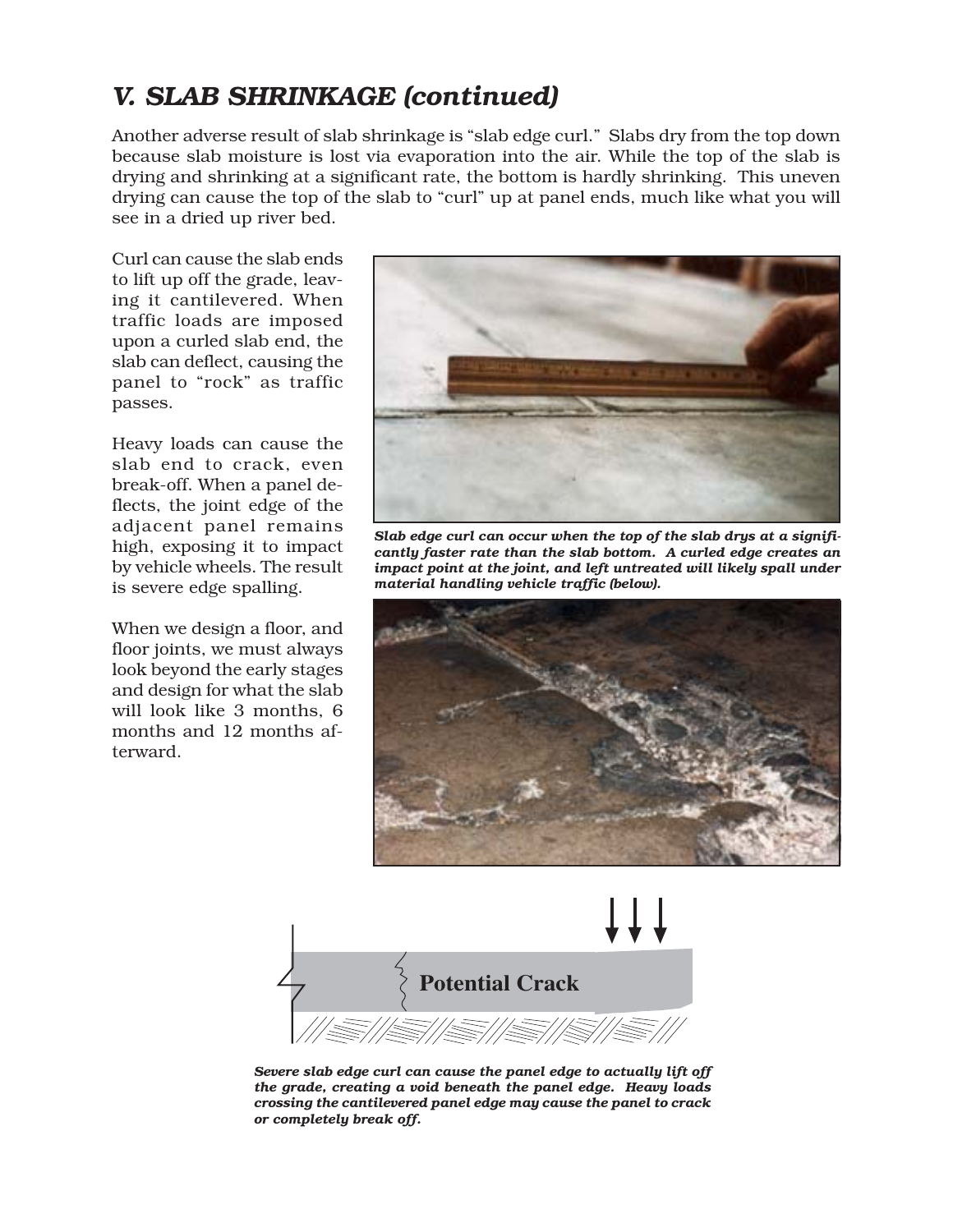### *VI. PROVIDING FOR SLAB SHRINKAGE*

The effects of slab shrinkage and slab edge curl are directly related to slab thickness and the designed joint grid spacing and layout. Most grid layouts are related to column spacing. For example, a conventional 6" thick slab with 40' (12 m) column spacing may have the interim contraction joints cut at either mid-point or one-third points. Mid-point spacing of 20' (6 m) will likely see joints eventually open 100%, 1/8" to 1/4" (3 mm to 6 mm). One-third point spacing (13-4"/4 m) will see joints open proportionately less. Either amount of opening will cause a lack of connectivity between panels and between pours. A major problem is that we can't predict whether the shrinkage-related opening will manifest itself at construction joints only, contraction joints only, or both. We also

can't be certain that all joints that open will open equally. The designer must bear these variables in mind when designing the floor.

With non-doweled construction joints, loadtransfer is lost as soon as joints open. With contraction joints, it is generally accepted that load-transfer from aggregate interlock starts to be compromised when the crack beneath the joint exceeds 0.035 in. (0.9 mm). The only sure way to achieve load-transfer at construction joints is through the use of dowel devices. For contraction joints, effective load-transfer may require dowels, or reinforcement extended through joints. A reduction in joint spacing to reduce the amount each joint opens may suffice, but cannot always be relied upon.

It can safely be said that all joint edges suffer curl. It's only when curl is significant enough to interfere with material handling vehicle operations that it poses a problem. The degree of curl can be minimized in the mix design (less water, less cement, larger aggregate, etc.). The effects of curl can be minimized by with tighter joint spacing. Shorter panel spacing reduces the shrinkage stresses across the top of the slab. Dowels can also help minimize the adverse effects of curl by providing load-transfer from panel to panel, thus reducing how much the panels can move vertically.



*After shrinkage occurs, non-doweled construction joints provide no load transfer from one slab panel to the next, which may result in slab panels deflecting, leaving uneven elevations at the joint.*

*Adequate load transfer may be achieved at contraction joints if joint spacing is reduced to keep the shrinkage crack below the saw cut at 0.035" (0.9 mm) or less in width, but the effectiveness can vary.*





*In theory, all joint edges likely suffer from some degree of curl. Whether the curl is significant or not is determined by whether it interferes with the material handling operations and leads to joint edge deterioration.*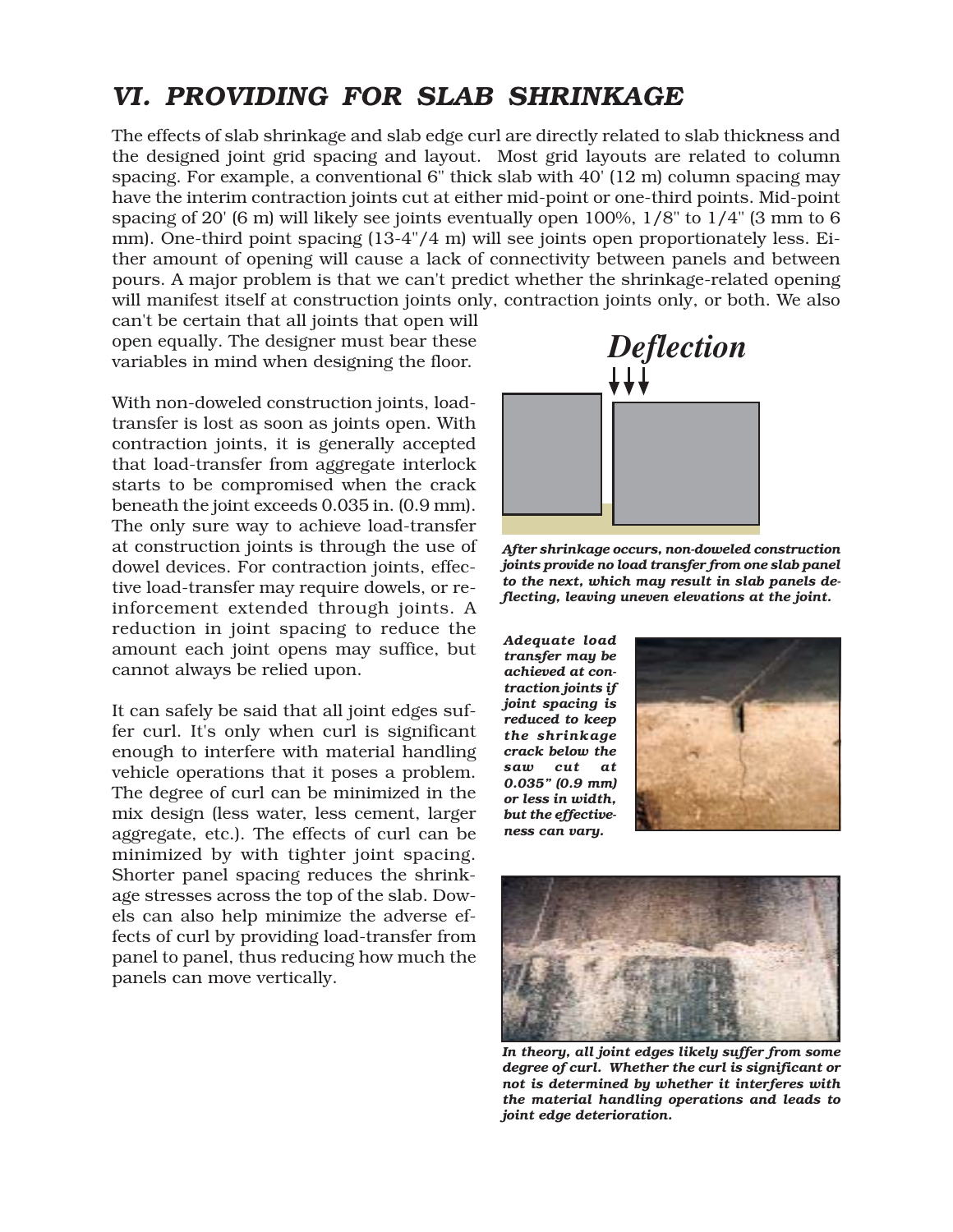### *VI. PROVIDING FOR SLAB SHRINKAGE (continued)*

The three most common types of dowel systems are the round (smooth) dowels, the square (smooth) dowels, and the "plate" dowel. One of these systems should always be used at construction joints when heavy loads and/or frequent traffic is expected. With all three types, one side must be allowed to slide smoothly to allow for joint movement. This can be achieved by greasing one half of the dowel, or proving a sleeve that isolates the dowel from the concrete.

The size and spacing of dowels should be determined by the designer, based on expected loads, etc. It is critical that dowels be set at the proper depth, and at a 90 degree angle from the joint. Dowels placed too low will not provide adequate load-transfer. Dowels placed too high, or at other than a 90 degree angle, will result in slab damage as the slab moves laterally or vertically. The best location for dowels is at mid-depth of the slab.

The "plate" dowel offers load-transfer capabilities comparable to the round and square dowels, while eliminating their potential for horizontal restraint. Such restraint can occur when one panel is shrinking at a different rate than the adjacent panel due to an age difference.

Contraction joints may also require load-transfer devices, especially when loads are very heavy or joints are widely spaced.



When round or square dowels are used at contraction joints, placement directly under the subsequent joint is critical.

In some cases a designer may use "tie bars" instead of smooth dowels. Tie bars are "deformed" steel bars that ensure contraction joints will open little, if at all. The negative side of using tie bars is that all of the accumulated shrinkage can take place at construction joints, or panels can suffer random cracking.



*Round (Smooth) Dowels*



*Square (Smooth) Dowels*



*Plate Dowel*



*It's critical that dowels be set at the proper depth and at a 90˚ angle from the joint to avoid slab damage.*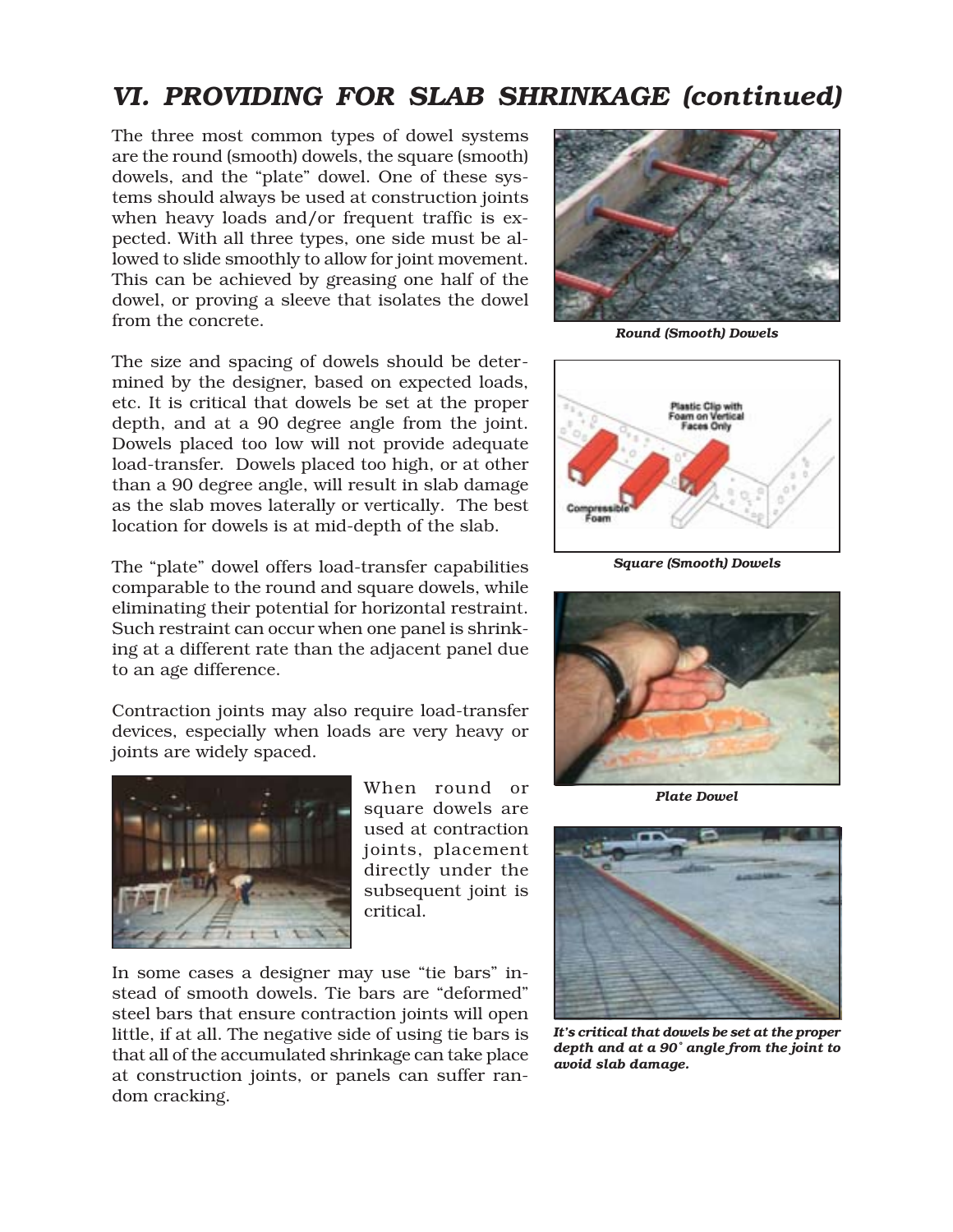# *VI. PROVIDING FOR SLAB SHRINKAGE (continued)*

Some designers or owners may prefer to have the fewest amount of joints possible. Their objectives may be to reduce future joint maintenance, avoid objectionable curl or achieve higher flatness readings required for some sophisticated material handling vehicles.

The most common means of reducing joints include heavy reinforcing, steel fiber reinforcing, using shrinkage-compensating concrete and post-tensioning. With each of these the trade-off often is greater opening at construction joints. Such joints should be "armored" with steel angles or steel bars. The bar is preferable because greater densification of the concrete at the joint is possible.



Armoring joint edges with a structural epoxy nosing is another option, although these joints are more expensive to create. They may also prove less durable since they are totally reliant upon the epoxy-to-concrete bond.

Joints in freezer and cooler room floors bear special attention. All joints open due to normal concrete shrinkage, but joints in freezers and coolers open even wider due to thermal shrinkage of the slab. It is not uncommon in a freezer to see 1/8" (3mm) wide saw cuts open to 3/8" (10mm) or more. This additional width is a significant problem when vehicles have small diameter wheels.

Joint spacing and layout are a critical element in minimizing the adverse effects created by shrinkage. Panels should always be kept as square as possible. Rectangular panels tend to develop random cracks about halfway in their long dimension due to enequal shrinkage stresses. Additionally, joints at the ends of the panel's long dimension will open wider than those at the end of the panel's shorter dimension.

Construction joints tend to have weaker edges than contraction joints due to less concrete densification. This condition can be minimized by running the trowel up to the formed edge instead of troweling by hand. The best practice is to create a jointing layout where the construction joints are exposed to minimal traffic. For example, provide a joint layout where construction joints are located within the racking system.

Proper curing adds strength to the joint edges. When wet curing a good practice is to temporarily fill joints with wet sand.



*Careful attention should be paid to the layout of the joints within a facility floor plan. Construction joints are the most vulnerable to deterioration and should be placed within racking as often as possible to minimize exposure to traffic.*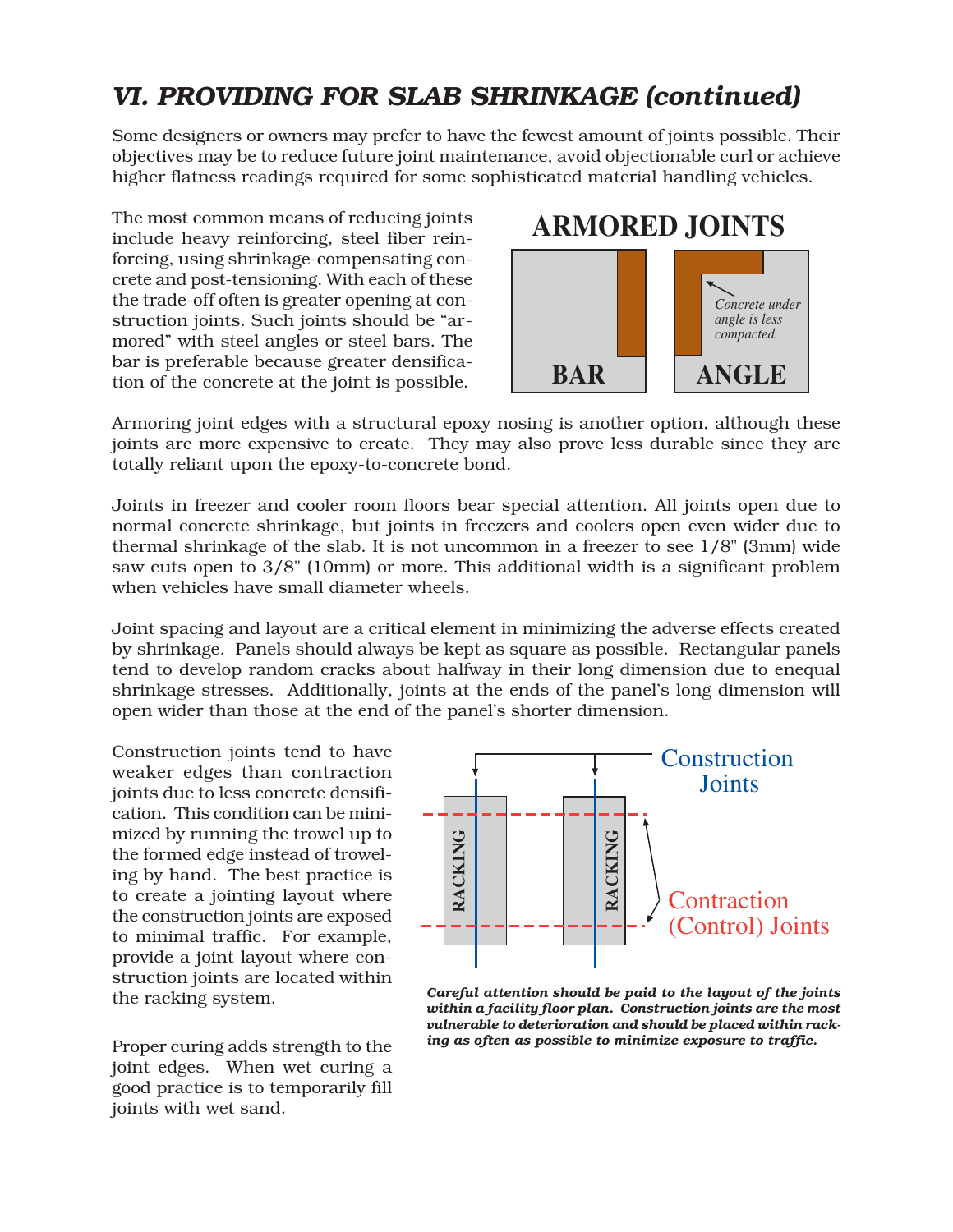### *VI. PROVIDING FOR SLAB SHRINKAGE (continued)*

 **Here are some of the most common causes of joint problems for owners, not necessarily in order of frequency or severity;**

- *1. Saw cuts made too early or too late*
- *2. Early-entry cuts made with worn "skid plates" or blades*
- *3. Joints spaced too widely*
- *4. Lack of dowels (no load-transfer)*
- *5. Dowels improperly positioned*
- *6. Excessive curl due to joint spacing, poor mix design, etc.*
- *7. Rocking slabs due to curl and/or lack of load-transfer*
- *8. Inadequate densification at construction joint edges*
- *9. Lack of adequate curing at joint edges*
- *10. Failure to armor joints where appropriate*
- *11. Joints that open too wide (numerous causes)*
- *12. Reliance on aggregate interlock for load-transfer*
- *13. Not minimizing number of joints exposed to traffic*
- *14. Failure to fill joints*
- *15. Improper filling of joints (wrong material, inadequate filler depth, inadequate cleaning of joint before filling, concave filler profile, etc.).*



*Improper filling of joints (in this case inadequate filler depth) is just one of many common causes of joint problems an owner may face, but it is one of the most easily preventable.*

One of our industry's problems is our failure to educate facility owners about floors and floor joints. We should be telling owners in advance that their floor is still shrinking even as he moves in, and that his joints are still widening. We need to tell him that his joints will be narrower in the summer, and wider in the winter due to thermal expansion and contraction. This means he may have slabs that "rock" in the winter but not the summer. And we need to tell him that joint edges will "spall" (deteriorate) unless they are properly filled and maintained.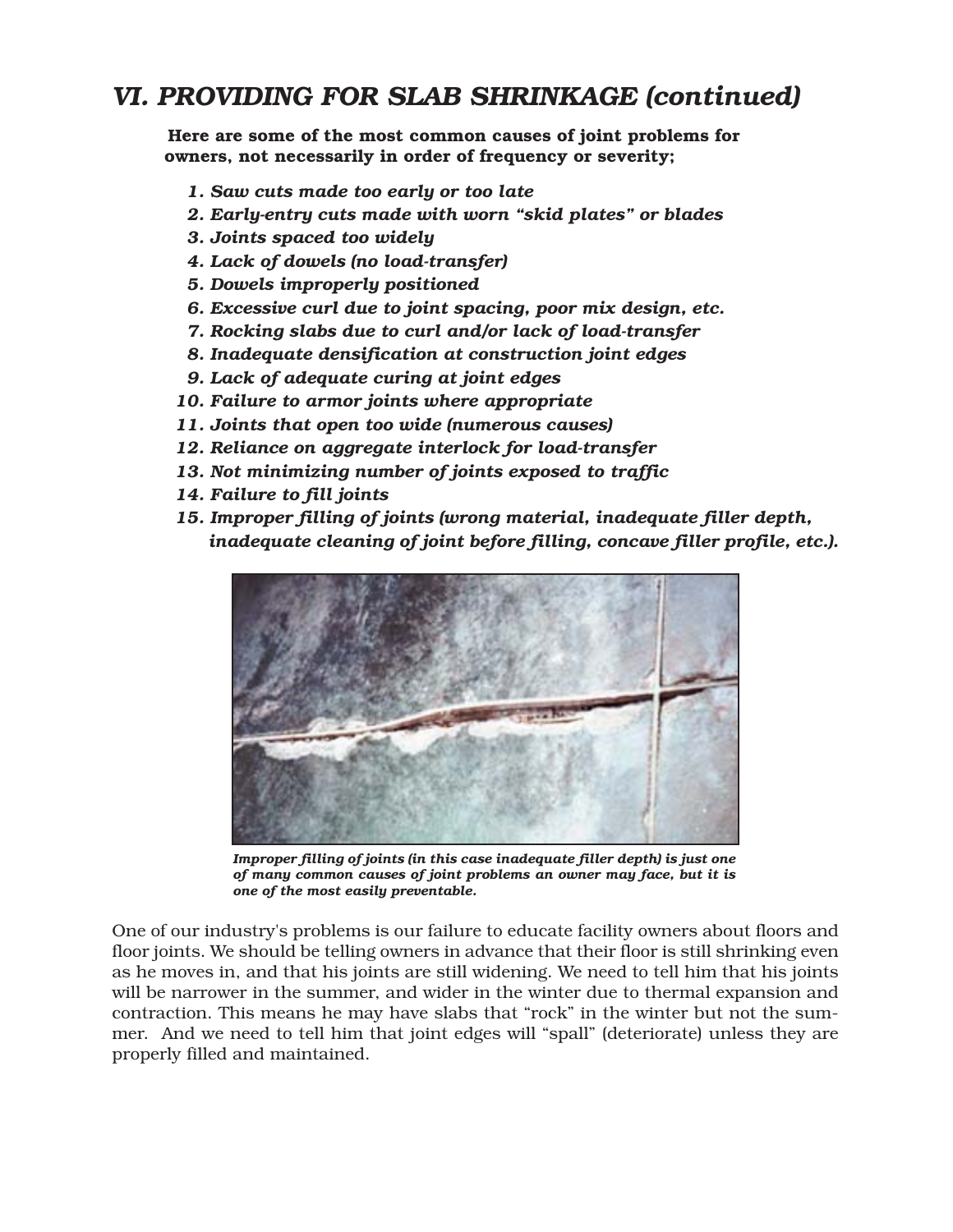# *VII. JOINT FILLING*

As previously stated, the best floor is one that offers a continuous surface upon which operations can run at optimum efficiency. Joint filling is the key to achieving that goal. The primary function of joint filling is to restore the surface continuity we destroyed by creating joints. Joint filling also protects joint edges from damage caused by hard wheel impact and heavy load pressure.



Note we use the term joint "filling," not joint "sealing." The terms "sealing" and "sealant" imply we are trying to prevent something from going into the joint, like moisture or air. With floor joints subject to hard wheel traffic we are "filling" the joint, replacing the concrete that was removed. For this reason floor joint filling should always be specified in the Concrete (03300) Section. A cross-reference in the Caulking & Sealant (07900) Section is wise since most joint filling is performed by sealant contractors. There are no federal or ASTM specifications for floor joint fillers as there are for sealants. The only acceptable use of sealants in an industrial floor is in joints not subject to traffic (isolation joints at walls, column pads, under racks, etc.).

Joint filling is a "system" consisting of the proper filler, installed at the optimum time, using the proper installation techniques.

There is no "ideal" joint filler. An ideal filler would be one that is soft enough to expand as the joint opens due to shrinkage, yet hard enough to support hard wheeled traffic without deflecting. Given these conflicting properties, both the American Concrete Institute (ACI) and the Portland Cement Association (PCA) guidelines call for fillers to be "semi-rigid." Semi-rigid fillers are compromise fillers. They are stiff enough to support traffic, but have low-range adhesive and tensile strengths so they will separate adhesively or cohesively when joints open. More specifically, ACI and PCA call for the filler hardness to be a minimum of Shore A80. This is comparable to the hardness of a hard rubber.

Most filler manufacturers have increased their Shore hardness over the years (to A85-95) in response to the use of smaller diameter, harder wheels by the material handling industry.



*While there is no truly "ideal" industrial floor joint filler, semi-rigid fillers focus on the joint edge protection needs of a floor through sufficient rigidity to support loads while avoiding slab restraint through lower adhesive and tensile properties.*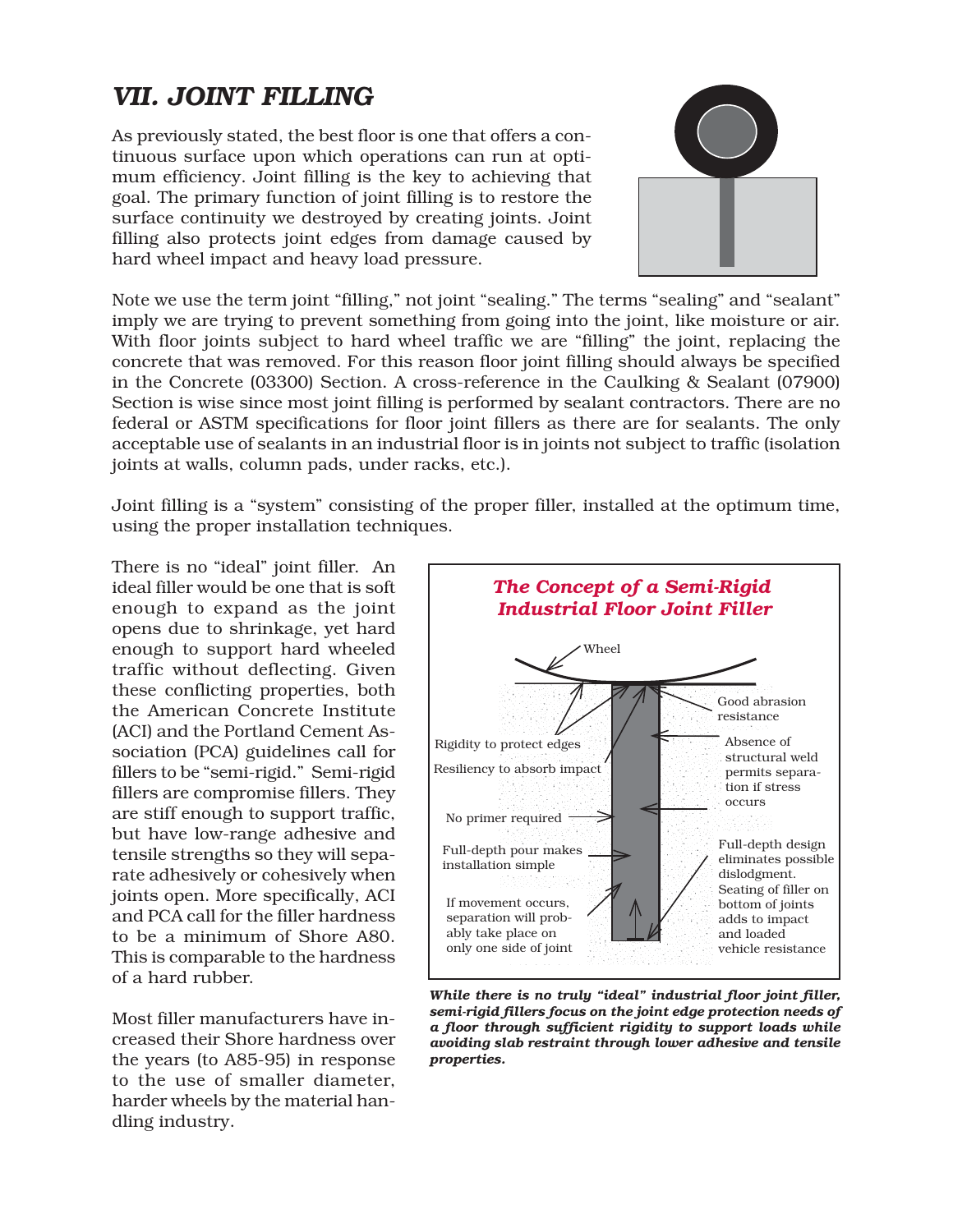The two common types of semi-rigid fillers available are epoxies and polyureas. Both are two-component materials, and must be 100% solids (no solvents) to meet ACI and PCA criteria. They must also be pour-grade to achieve the filling depth recommended. Aside from their chemical composition, the biggest difference between epoxies and polyureas is their cure time. Epoxies typically take 4-8 hours to attain an initial set time, while polyureas usually have an initial set in one hour or less. A second difference is their ability to cure in cold temperatures. The cure rate of epoxies is slowed by colder temperatures, while most polyureas are not as temperature-sensitive. Epoxies should be used only in temperatures above 35 degrees F. Many polyureas can be used in sub-zero temperatures. Always verify acceptable installation and service temperature ranges with the joint filler manufacturer.

In general, semi-rigid epoxies and polyureas have comparable adhesive capabilities, lateral (side-to-side) expansion capabilities, and durability in service. High adhesion strength is not a desirable characteristic because it can lead to tearing off concrete edges. As to expansion, do not expect epoxies or polyureas to expand more than 5-15% before separating adhesively or cohesively. Don't be mislead by a filler's "elongation" claims. Joints "expand," not elongate. Polyureas tend to be more sensitive to moisture in the joint. In some cases joint dampness can cause polyureas to bubble or foam during their cure. Epoxies generally are not moisture sensitive.



*Often a filler's elongation property is equated with its ability to open with a joint as shrinkage contraction occurs. But joints expand, they don't elongate. Don't be mislead into thinking that a filler's elongation property equates to its lateral exponsion capability. The two are not the same.*

The timing of the filler installation is critical. Since joints are continually widening as the slab shrinks, it is advisable to defer the filling as long as possible. By waiting the joints get continually closer to their eventual final width. ACI and PCA both recommend deferring the filling until the slab is 60-90 days old, longer if possible. It is ideal to wait until the facility is temperature controlled, since both heat and AC help the slab stabilize in dimension.

In the case of coolers and freezers, filling should not take place until the room has reached its ultimate operating temperature, and been stabilized at that temperature. For coolers the recommended period is 48 hours minimum; longer is better. For sub-zero freezers, a 14 day waiting period is advised.



*The timing of the filler's installation is critical. Filling joints too early after slab placement (or before temperature draw down and stabilization in freezer/ cooler rooms) can result in filler adhesion loss and separation from the joint walls, potentially leaving the joint edges exposed to impact and deterioration.*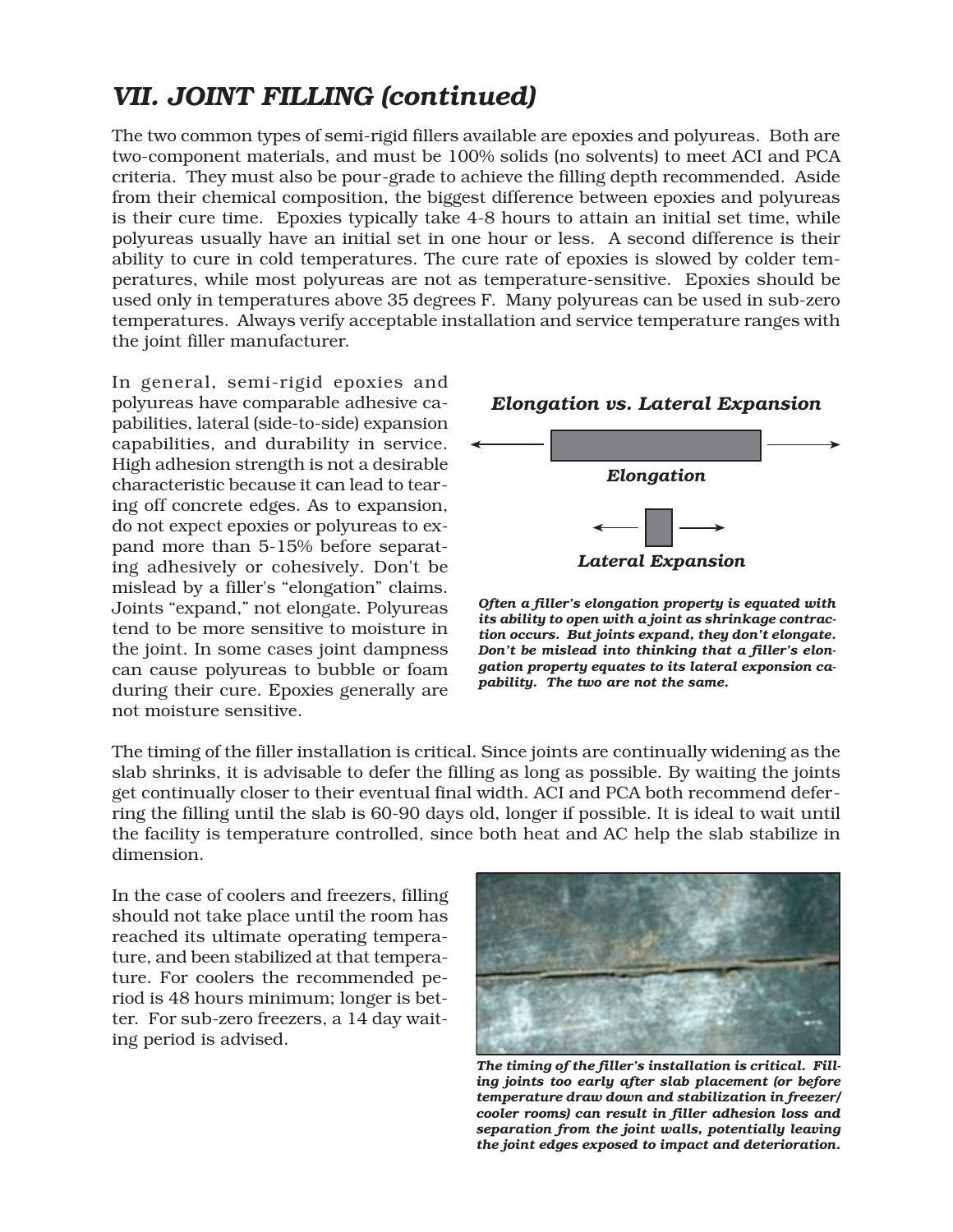Good joint preparation (cleaning) is vital to a durable filler installation. The filler must bond directly to clean, bare concrete if it is to be effective. The only satisfactory means of cleaning a joint is to re-saw it, ensuring the blade hits both inner walls in a consistent manner. The sawing must remove all dirt, saw laitance and any curing or sealer films deposited. It is advisable to run the blade along one wall, then reverse directions and clean the other wall. Cleaning should always extend to the full depth of the saw cut, or 2" (50 mm) in construction joints if they are not saw cut. The joint cleaning saw should be a dry-cut type, preferably vacuum equipped.

Semi-rigid fillers are typically formulated with low-range adhesive strength to minimize the chances of restraining slab movement during shrinkage. The intention is to have the filler separate adhesively (or internally) as the joint widens.

To compensate for low adhesion, fillers must be installed full depth in saw cuts. By filling full depth the bottom of the cut provides support for the filler when loads are imposed. Compressible backer rod should never be used at the base of saw cut joints because it negates the solid support provided by the cut bottom. If it is necessary to "choke off" the bottom of a saw cut to prevent material loss, dry bagged silica sand may be used in accordance with the filler manufacturer's data.



*Joint preparation (cleaning) is critical in ensuring long term filler durability. The use of dry-cut type, vacuum equipped saws to clean joints is the preferred method of preparation.*





#### *CONTRACTION JOINT*

Bottom-bearing support is another reason why ACI and PCA recommend that construction joints be saw cut. If construction joints are not sawn, and thus lack a supportive filler base, the filler should be installed at least 2" (50 mm) deep. The additional filler-to-concrete bond helps hold the filler in place as loads are imposed.





*CONSTRUCTION JOINT*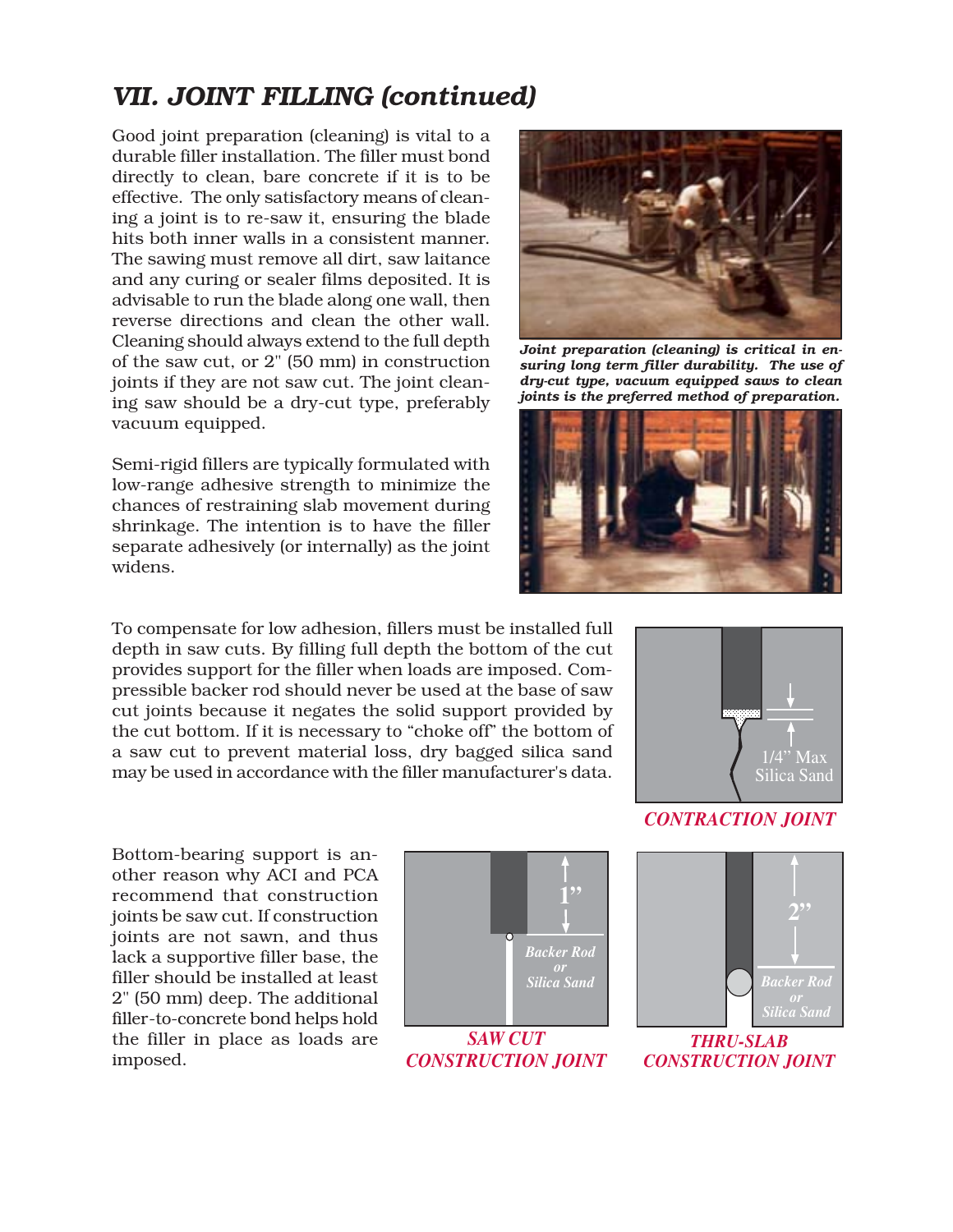The only correct finished profile for a semi-rigid filler is "flush with the floor surface." A flush filler profile facilitates the smooth flow of hard wheeled traffic across the floor without impact. The only way to achieve a flush profile with a pourgrade filler is to overfill (crown), then razor-off the overfill after the material has cured into a solid.



Most epoxy manufacturers recommend using a two-pass method of installation, with perhaps 30-90 minutes between passes. This allows the first pass to reveal any gaps below that could result in a concave profile. Polyureas are often dispensed in one pass, filling from the bottom-up to avoid air entrapment. Consult each manufacturer's data. Epoxies generally razor off flush. Polyureas tend to have a very slight concaveness after razoring. This is due to their rubbery nature, which pulls as the razor cuts through.

If an epoxy cures concave, the recommended correction procedure is to saw cut the filler down 1/2" (13 mm) and refill in a crowned profile. Since polyureas cannot be sawn, the only recourse is to apply a "cap bead" after cleaning and/or roughening the surface. Cap beads may prove less durable due to their tiny mass and limited bond surface.

When epoxies and polyureas are overfilled, they generally leave a stain on the surfaces adjacent to the joints. This stain may be objectionable to the facility owner. When staining is not acceptable, the adjacent surfaces should be treated with a film that prevents the filler from contacting the concrete. There are proprietary stain preventing products available from some filler manufacturers, or the surface can be coated with a soap or wax that is water-soluble for removal after razoring.





*The use of a stain preventing film can reduce or eliminate slab surface staining from epoxy/ polyurea filler overfill. Other stain prevention methods include applying soap or wax.*



*Polyureas, due to their fast gel times, require the use of dual-component pumps to install. Epoxies can be dispensed manually through bulk caulking guns or through a dual-component pump as well.*

Due to their fairly rapid gel and set times, polyureas must be installed using a dual-component pump machine. Epoxies may be power-dispensed with pumps, or installed using manual "bulk" caulking guns. Maintaining the correct part A to part B ratio is critical with pump systems. Off-ratio materials may not cure.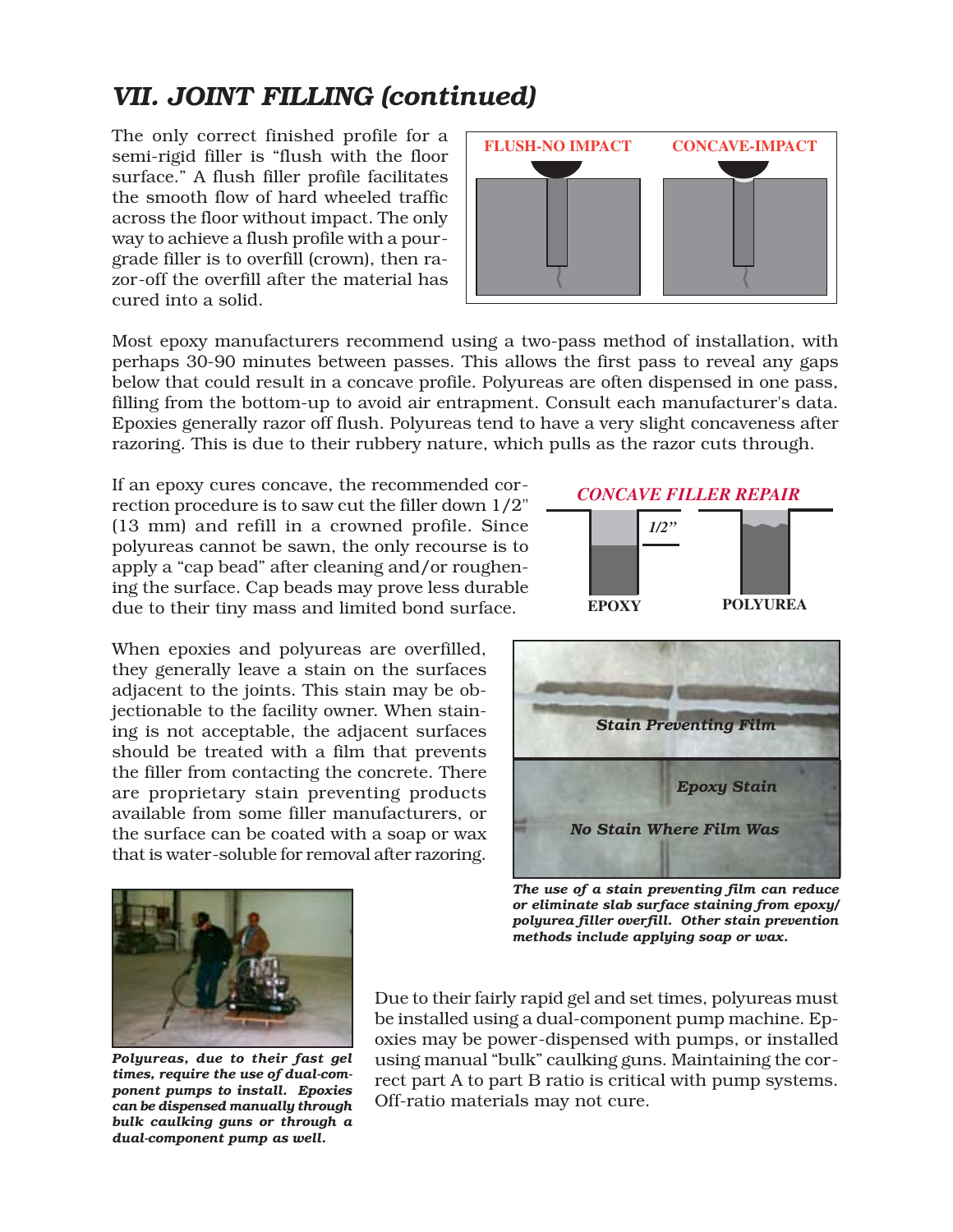Steel armored joints may be filled with a semirigid, or they may be "sealed" with an elastomeric (polyurethane, etc.) sealant, depending on the circumstances. If joints are armored because they are expected to open significantly, as with large pour segments, a sealant may be used initially. The sealant is often removed and replaced with a semi-rigid filler once the sealant fails, when the joint width exceeds 3/8" (10 mm), or once the floor has stabilized in dimension.



If the joints are armored because of anticipated traffic loads and frequency, a semi-rigid should be used from the start. Joints at the end of long strip pours (post-tensioned slabs, etc.) may exhibit dramatic movement over a long period of time, and multiple filler installations should be expected. Armored joints should always be filled at least 2" (50

mm) deep. Abrasion of the bond faces of the steel is recommended to give the filler both chemical and mechanical adhesion.

It is not unusual for joints to have edge chips prior to the filler installation. These chips may be the result of construction traffic, poor sawing techniques, etc. Minor edge chips may be filled as part of the filling installation. If the chips are more than 1/16" (2 mm) in width, it may be wise to "square them off" prior to filling so the filler flows into them and prevents them from further deterioration.



*Minor edge chipping is not unusual on new floors to be filled. Chips wider than 1/16th" (2mm) should be "squared off" prior to filling.*

In recent years many filler installations have turned colors, often changing from gray to a yellowish tone. This color change has been traced to the UV rays emitted by various lighting systems. While aesthetically objectionable, there is no indication that the fillers are adversely affected. Removal of the discolored surface will prove futile since the newly exposed filler will also discolor.

When filling joints under an impervious covering like tile or hi-build coatings, one should be concerned about potential "filler extrusion." Covered floors typically have a vapor retarder beneath the slab. This prevents the substantial moisture at the bottom of the slab from dissipating. When the floor covering is applied, the moisture within the slab is encapsulated.



*Filler installed under an impervious covering may extrude or "hump" if slabs expand due to encapsulated moisture.*

As the moisture in the slab equalizes, it is possible for the rising moisture to cause a reexpansion of the upper slab. This re-expansion can "extrude" the filler, causing a "hump" under the tile or coating. This phenomena does not happen on a consistent basis, and it can happen anywhere regardless of geography or climate. The best means of preventing filler extrusion is to fill earlier than normal, allowing for separation to occur before the covering is applied.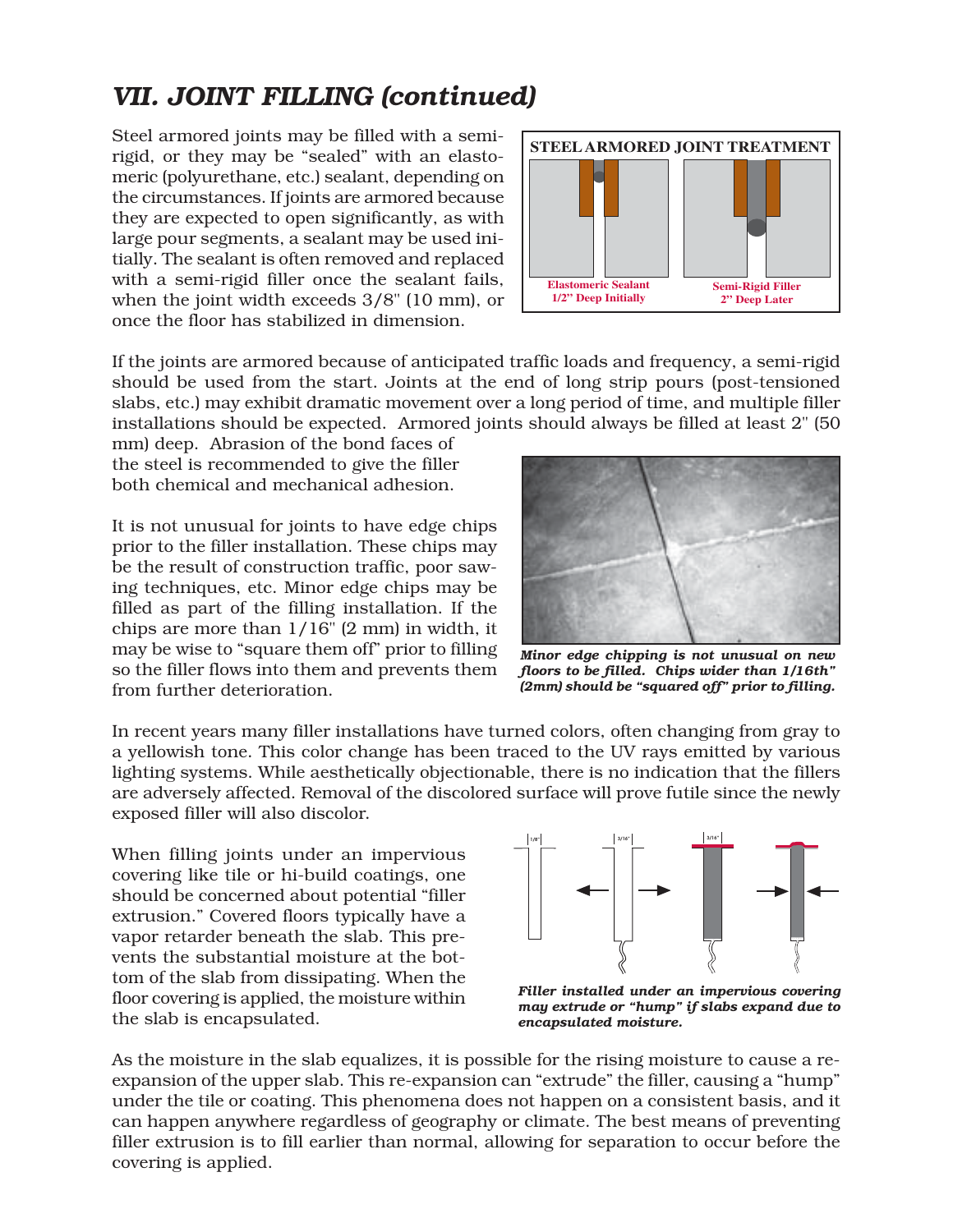The cost of a "properly" performed semi-rigid filler installation for an ambient temperature project will range from about \$1.25 to \$2.00 per lineal foot (labor + material). This cost will vary depending on joint depth and width, size of the project, work area access, presence of edge chipping, local labor rates, etc. Filling in cooler rooms will run a bit higher, and filling in freezer rooms can be double that for ambient areas due to reduced productivity. While these costs may appear expensive, bear in mind that the overall long-term durability of the floor often depends upon the quality of the joint protection provided. Also bear in mind that the repair of improperly filled joints can cost \$3 to \$10 per lineal foot, not including the costs to the owner's operational productivity.

Based on findings by our staff, and many floor experts, as many as 80-90% of all joint filler installations are likely deficient. These deficiencies can be attributed to a number of reasons, the most common being intentional cheating, sloppy workmanship, or the failure to understand the difference between "filling" and "sealing."

The best way to avoid having deficiencies is to prevent them. Specifications should be tightly drafted and comprehensive. Bid prices substantially lower than those referenced above should be questioned and realistic numbers should be carried into the project for the joint filling contract. Pre-slab meetings should be held discussing the joint filler installation specifications and expectations. Having a sample installation performed before the start of actual work is also strongly recommended. Full depth material filling can be verified by drilling through the cured filler. If the drill bit "plunges," the depth is suspect.



*Full joint depth of the filler is easily verified by drilling through the cured filler.*

*An estimated 80-90% of joint filler installations are performed improperly...*



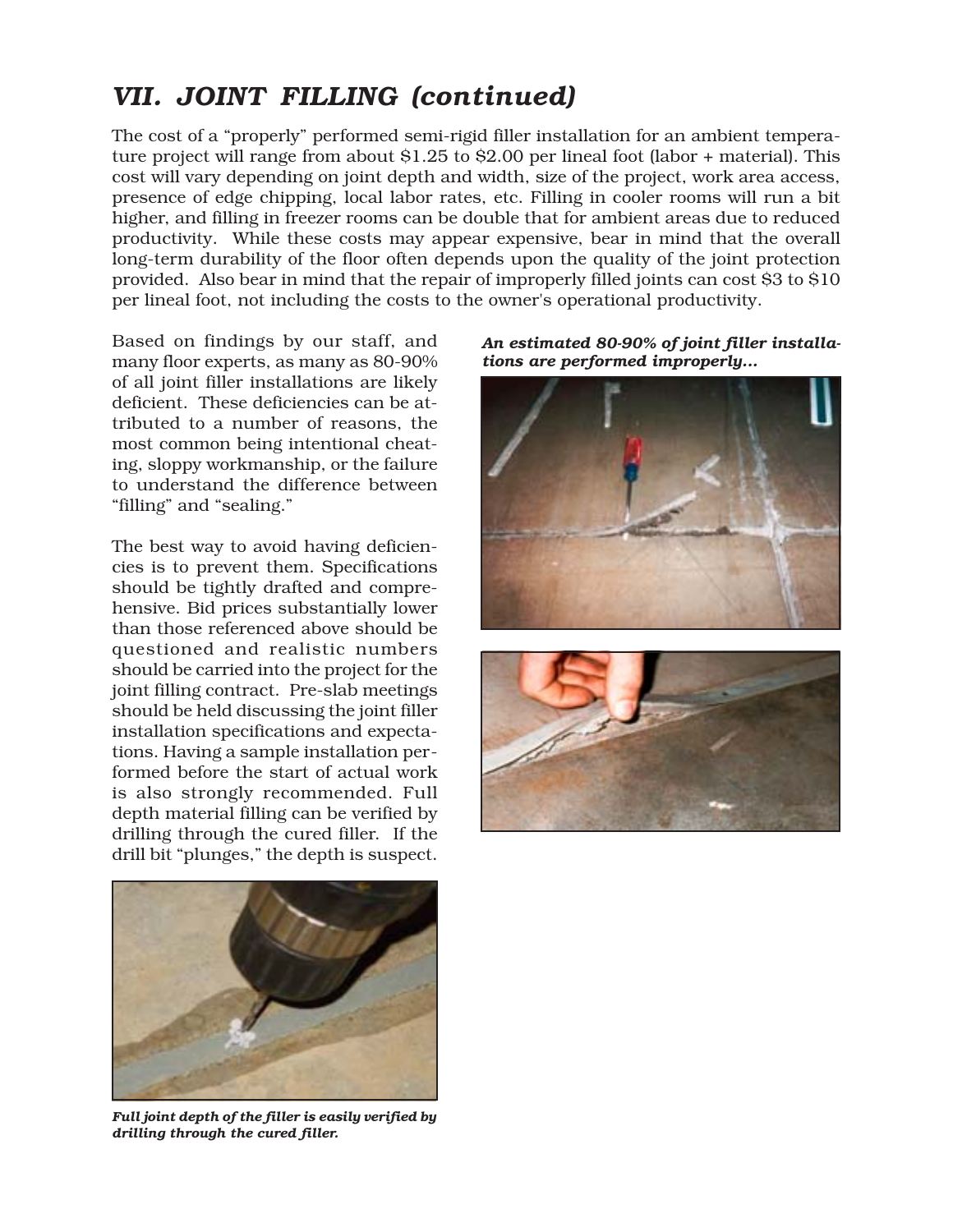### *VIII. POST-FILLING*

If there is one "given" with concrete floors, it is that almost every joint will exhibit filler separation. This is obviously due to the continued shrinkage of concrete after the joints were filled. The separation may be adhesive or cohesive. Polyureas generally will separate adhesively, and continually along one side of the joint. Epoxies generally separate in a "leap-frog" manner, with the adhesive separations jumping from side to side. Cohesive separation is not unknown for either product, but it is less common than adhesive. While filler separation may not be aesthetically pleasing, it does not in itself render the installation unacceptable or deficient.

Acceptability of a separated filler is generally determined by whether it continues to protect the joint edges, and whether the smooth flow of vehicle traffic is affected. There are no specific industry standards.

#### *Filler Separation*



As a rule of thumb, most fillers will protect joint edges if the separation voids do not exceed credit card width, and if they remain held firmly in place. Once separation reaches credit card width, the condition should be regularly monitored. If the voids exceed credit card width, corrective measures should be considered in order to prevent edge spalling. If the filler becomes "loose," or if edge spalling starts to develop, corrective measures should be undertaken without further delay.

Corrective measures for separation are different for semi-rigid epoxies and polyureas. With epoxies you can refill the separation voids with a thin viscosity filler provided by some manufacturers, or saw out the top 1/2" (13 mm) of the original filler and refill using the same filler. With polyureas you are limited to filling in the separation voids because they generally cannot be sawn. When sawn, they either revert back to an uncured oily substance, or shred like cotton candy and bind up the saw. These corrective limitations should be considered when specifying the original filler. If either type of filler is loose, it should be totally removed and replaced after the joints are properly cleaned.



*The need for correcting separation depends upon the degree of separation and the vulnerability of the joint edges. Separation shown on left is minor and may not warrant correction. Separation on right should be corrected.*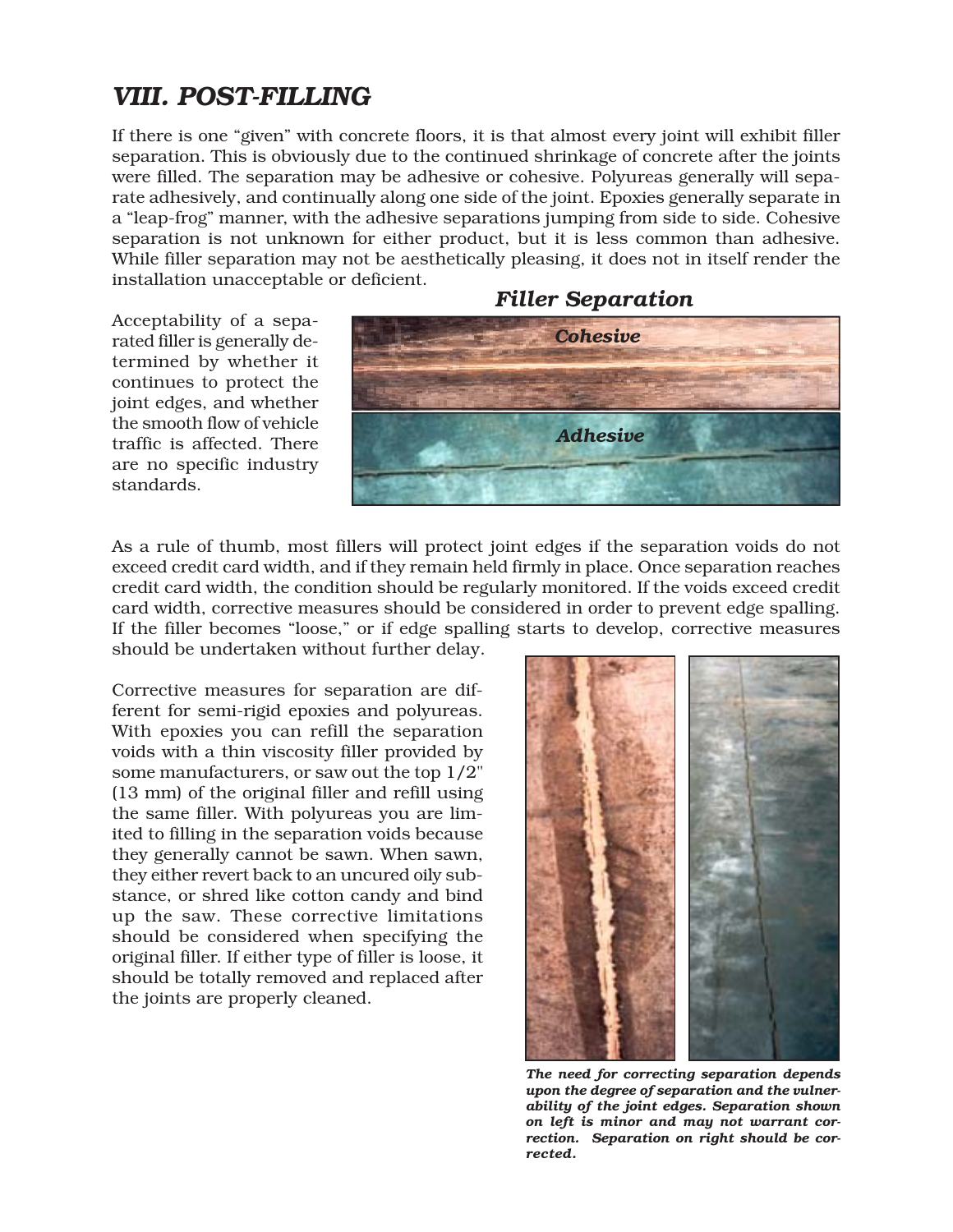# *VIII. POST-FILLING (continued)*

Responsibility for correction of filler separation is frequently a source of conflict on projects. The applicator's defense is that he filled the joint that existed, and should not be held responsible for shrinkage of the concrete. The owner's position is that he paid to have the joints filled and protected, and wants them traffic-ready and durable. Both arguments are valid. Project specifications should be clear on responsibility for separation correction, and the repair of any edge spalling that occurs due to separation. It should not be part of a contractor's normal one year warranty because separation itself does not constitute workmanship deficiency.

Some specifications ask that the bidder include in his price a call-back after 6 months to correct separations. Other specs ask for a unit price "add" for correction. Still others make correction the responsibility of the facility owner. All these options offer negative and positive aspects since nobody can predict the extent or severity of correction.

The same conflict can arise when joint fillers become distressed or loose due to "rocking slab" conditions. Rocking slabs are caused by curl. If slab panels deflect under load, the filler will be sheared off at its bond points. Rocking slabs can also result in severe joint edge deterioration as hard wheels hit the adjacent panel edge. Correction of the filler at curled joints, and/or spalls, is wasted money unless the offending panels are "stabilized."

The most common means of stabilizing slabs is to fill the voids beneath the panels with a grout or other supportive materials. Certain polyurea fillers are now being used for this process due to their rapid set time, often allowing for the return of full traffic within hours.



*Gravity-flowing thin semi-rigid into joint can sometimes restore load-transfer.*





*Rocking slabs can shear off filler*



If the rocking is minimal, correction can sometimes be achieved by gravity-flowing a thin semi-rigid into the joint. If the penetration is substantial, the cured semi-rigid filler can create enough friction against the joint walls to reduce or eliminate vertical deflection. Gravity-filling works best in sawn contraction joints where it can fill the voids between the irregular surfaces of the crack.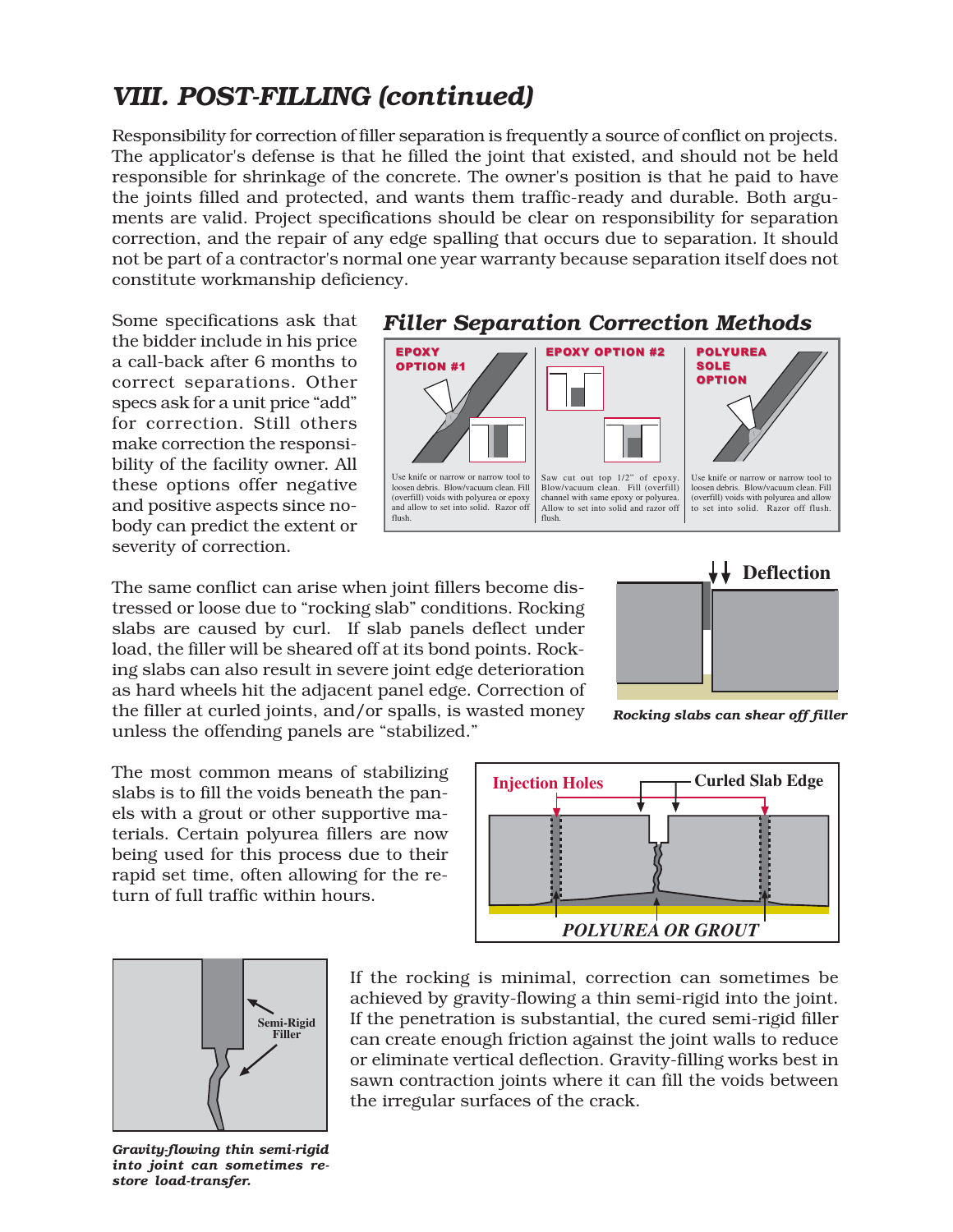# *VIII. POST-FILLING (continued)*

In some cases filler distress and edge spalling may appear to be the result of normal slab shrinkage, when in fact the actual cause is improper filler installation. One sign of poor installation is when the top of the filler has dropped below the floor surface. This usually turns out to be a case of the filler not being full depth. If the filler has broken bond from both walls, even though the separations are very thin, it could indicate that the joint was not properly cleaned and the filler was not adhered to the concrete.



*If joint filler has dropped below the floor surface or was not flush originally, joint edge spalling may occur.*

It is the author's opinion that the repair of spalled joints should be initiated before they begin to adversely affect facility operations (cause wheel or vehicle damage, etc.). But it is also wise to defer the repairs until the slab shrinkage rate has significantly slowed, and the joint dimension appears stable. The ideal time to perform repairs is in the winter months when joints will likely be at their widest point due to thermal considerations.

The repair procedure for spalled joint edges is dictated by the underlying cause of the damage, and the width of the spall. The edges of saw cut joints can sometimes deteriorate because of micro-fracturing resulting from a faulty sawing operation. Edges of construction joints may be spalling because they lacked adequate densification during troweling, were inherently weak due to inadequate curing, or the top surface of the slab is showing signs of delamination.

For spalls with an overall width of up to 1/2" (13 mm), make a  $1/2$ " to 1" (25 mm) deep saw cut just beyond the outer point of spalling, remove the concrete and filler between the cuts, and refill with a semi-rigid filler. For spalls 1/2" to 1" wide follow the recommendations of the filler manufacturer. Some epoxy manufacturers will recommend field-modifying their semi-rigids with silica sand to increase its cured hardness. For spalls wider than 1" (25 mm) it is usually recommended that the edge be rebuilt with a "structural" epoxy grout. A saw cut can be made through the cured structural epoxy to recreate the joint, which is then filled with a semirigid. In some cases the best repair filler may be a polyurea, whose fast-set properties will allow an earlier return of vehicle traffic. Their negative is that they cannot be ground or sanded. Other times an epoxy may be the best choice, since they offer longer working times, a more flush repair, and can be ground level.

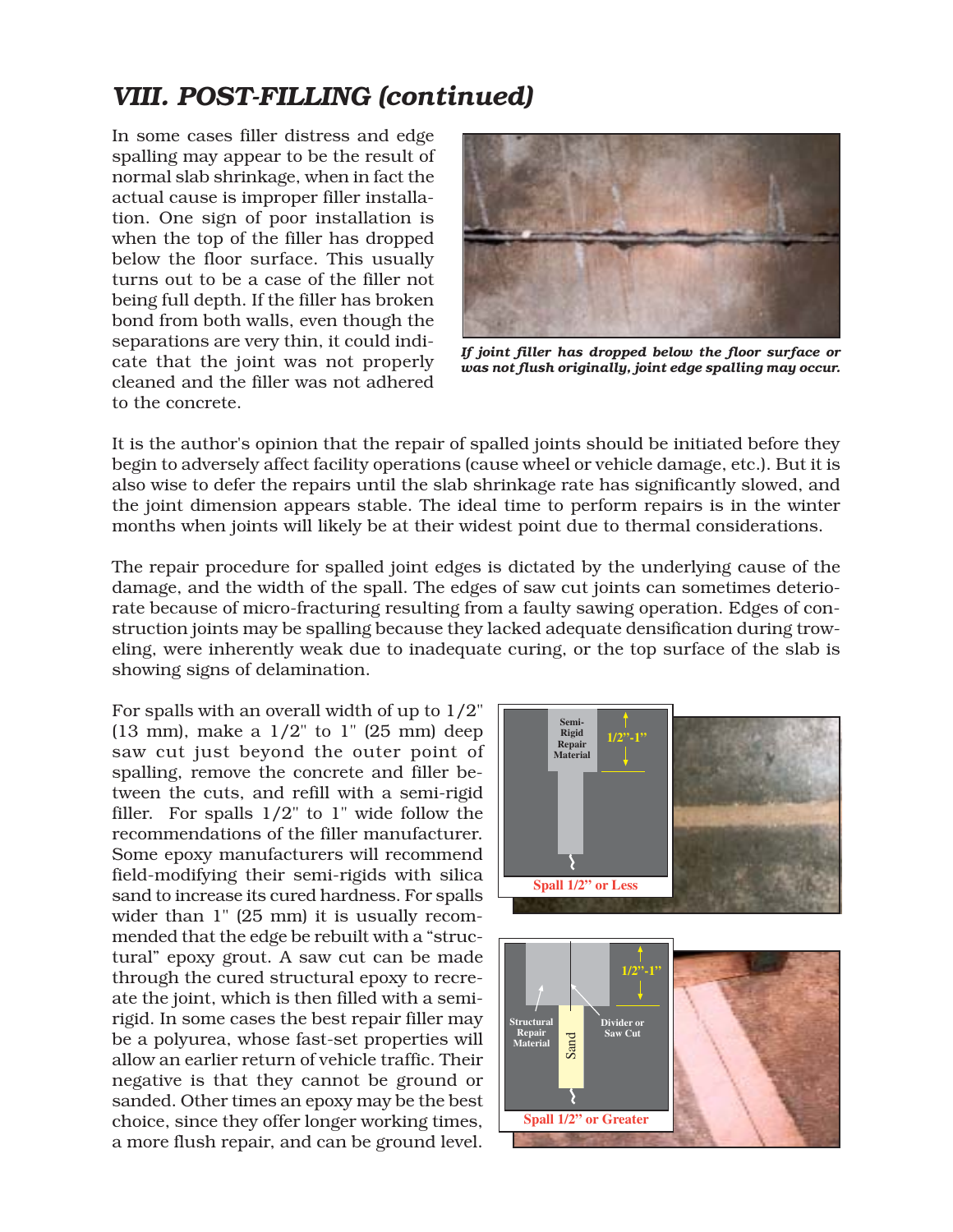# *IX. THE FIRST YEAR*

During the owner's first year of occupancy his focus is rightfully on his operations. He may not pay attention to joint deterioration that is related to ongoing concrete shrinkage. Even if he is aware of damage, he may not bring it to anyone's attention, assuming that the contractor's warranty will cover all defects noted at the one year walk-through. This is a prescription for trouble and potential conflict, even legal actions.

By allowing a full year of deterioration to occur, minor edge chipping can evolve into major repair costs. It is strongly recommended that the owner and the GC arrange for interim floor inspections to keep minor problems minor. Unless the project specifications clearly identify who should bear the cost of post-occupancy corrections, the owner and GC may wish to negotiate the cost responsibility between themselves. The bottom line is that joints should never be allowed to deteriorate because joints are a key to long-term floor durability.



# *X. SUMMARY*

The phrase "the devil is in the details" may well have first been coined by a concrete contractor. Despite our best design and construction intentions and practices, slab placement is still a highly complex system that can be undermined by human error, timing problems, small details, even the weather. When all components are not in perfect sync, the resulting problems often manifest themselves at the joints. Joints are also a "system" within the overall slab system. The highest quality floor finish will soon be forgotten if the joints deteriorate under the owner's material handling vehicle wheels. It is the author's observation that of all the legal conflicts regarding floors, more than 50% are related to joint deterioration, often involving curl.

We must always remember that joints are an integral and vital part of the floor surface, perhaps even the most vulnerable part of a slab. We forget this at our own risk.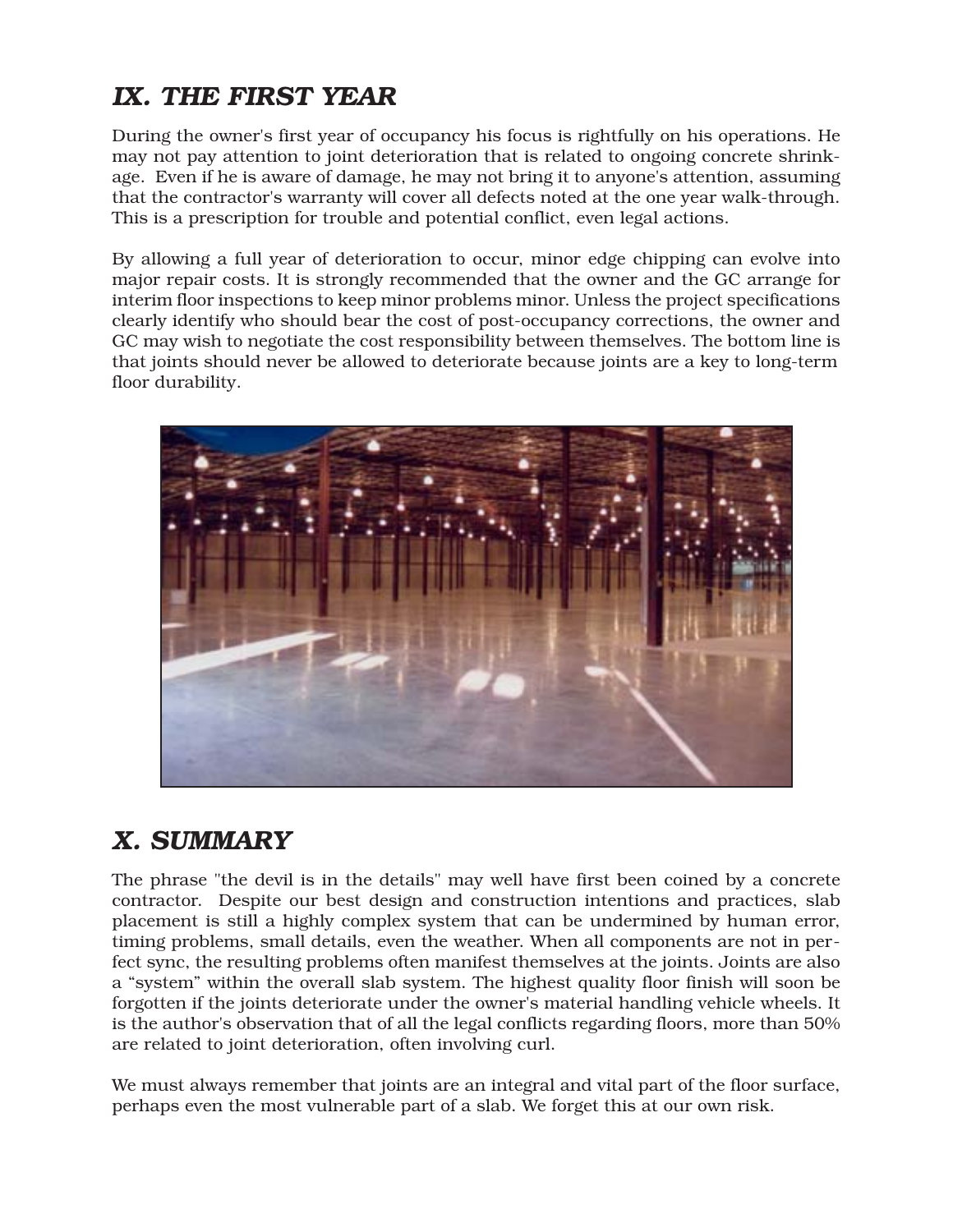#### *REFERENCES*

ACI, Committee 302, "Guide for Concrete Floor and Slab Construction", ACI-302.1R, American Concrete Institute, Farmington Hills, Michigan 1997

Metzger, Steven, "Better Industrial Floors Through Better Joints", Concrete Construction, August 1988, pages 749-753

Metzger, Steven, "Repairing Joints in Industrial Floors", Concrete Construction, June 1989, pages 548-551

PCA, "Concrete Floors On Ground", Portland Cement Association, Skokie, Il, 2001

Suprenant, "Why Slabs Curl", Concrete International, American Concrete Institute, Farmington Hills, MI , March 2002, pages 56-61

Walker, W. W., Holland, J. A., "Plate Dowels for Slabs on Ground", Concrete International, American Concrete Institute, Farmington Hills, MI, July 1998, pages 32-35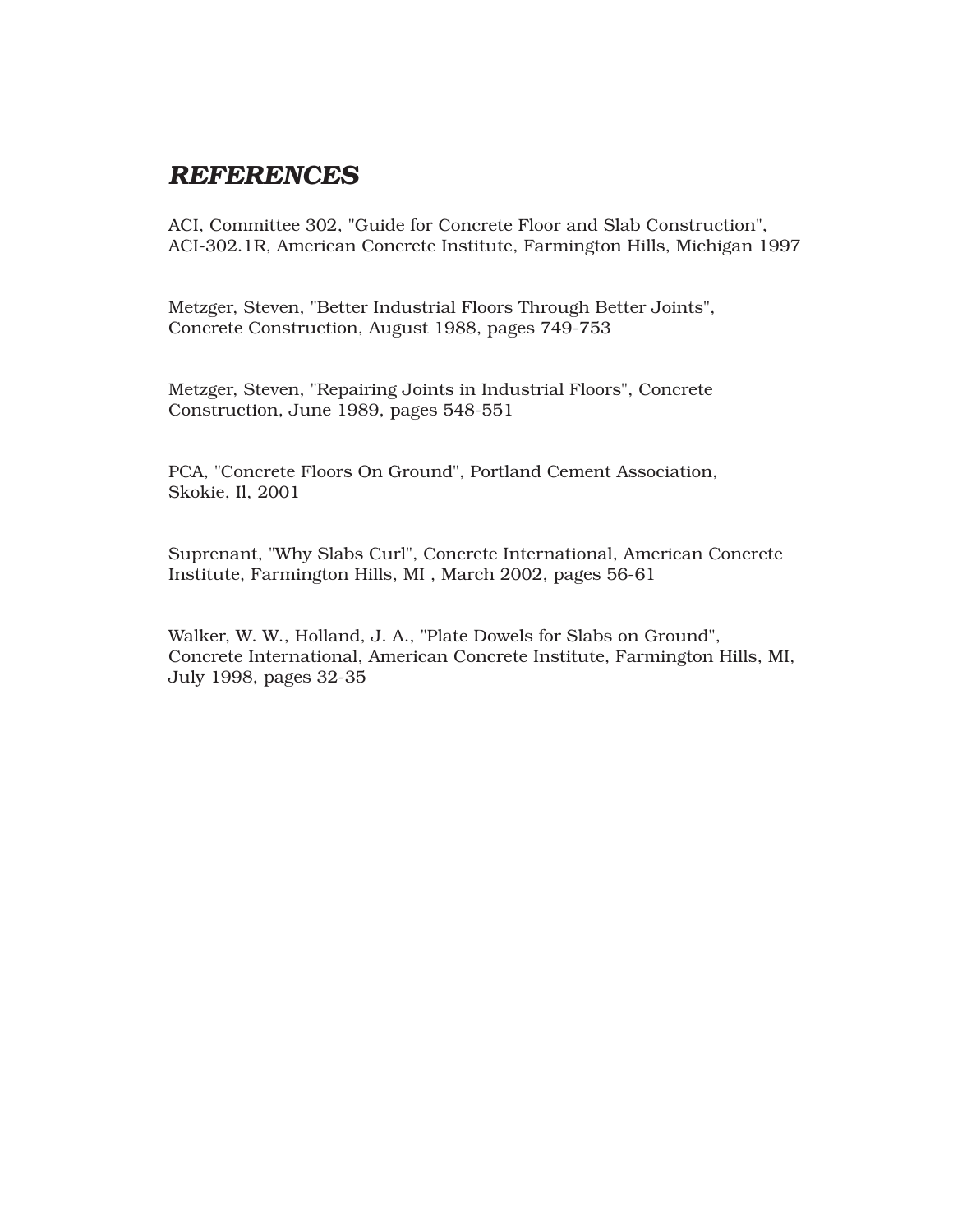### *EXCERPTS FROM 2003 FLOOR CONDITION SURVEY*

Every few years Metzger/McGuire conducts a survey of facility professionals (facility managers, maintenance managers, etc.) to get their views on their industrial concrete floors. The following excerpts are taken from our 2003 survey. To help identify trends we have included some 1988 survey results.

| <b>Question</b>                            | 2003 Responses | <b>1988 Responses</b> |
|--------------------------------------------|----------------|-----------------------|
| Size of Facility in Sq. Ft.                |                |                       |
| Less Than 100,000                          | 21%            | 37%                   |
| 100,000-500,000                            | 33%            | 39%                   |
| $500,000$ to $1$ million                   | 32%            | 11%                   |
| 1 million plus                             | 14%            | 13%                   |
| <b>Shifts Per Day</b>                      |                |                       |
| 1 Shift                                    | 27%            | 51%                   |
| 2 Shifts                                   | 52%            | 34%                   |
| 3 Shifts                                   | 21%            | 15%                   |
| <b>Work Days Per Week</b>                  |                |                       |
| 5 Days                                     | 31%            | 52%                   |
| 6 Days                                     | 52%            | 39%                   |
| 7 Days                                     | 21%            | 15%                   |
| <b>Types of Material Handling Vehicles</b> |                |                       |
| High Bay (stacker/picker. turret, etc.)    | 29%            | 19%                   |
| Low Bay                                    | 39%            | 27%                   |
| <b>Pallet Riders</b>                       | 63%            | 49%                   |
| Auto-Guided                                | 8%             | 3%                    |
| <b>Types of Vehicle Wheels</b>             |                |                       |
| Solid                                      | 83%            | 58%                   |
| Pneumatic or Cushioned                     | 35%            | 54%                   |
| Vehicle Weight, Loaded                     |                |                       |
| Very Heavy                                 | 73%            | N/A                   |
| Heavy                                      | 81%            | N/A                   |
| Medium                                     | 52%            | N/A                   |
| Light                                      | 17%            | N/A                   |
|                                            |                |                       |

 *N/A- Not Asked*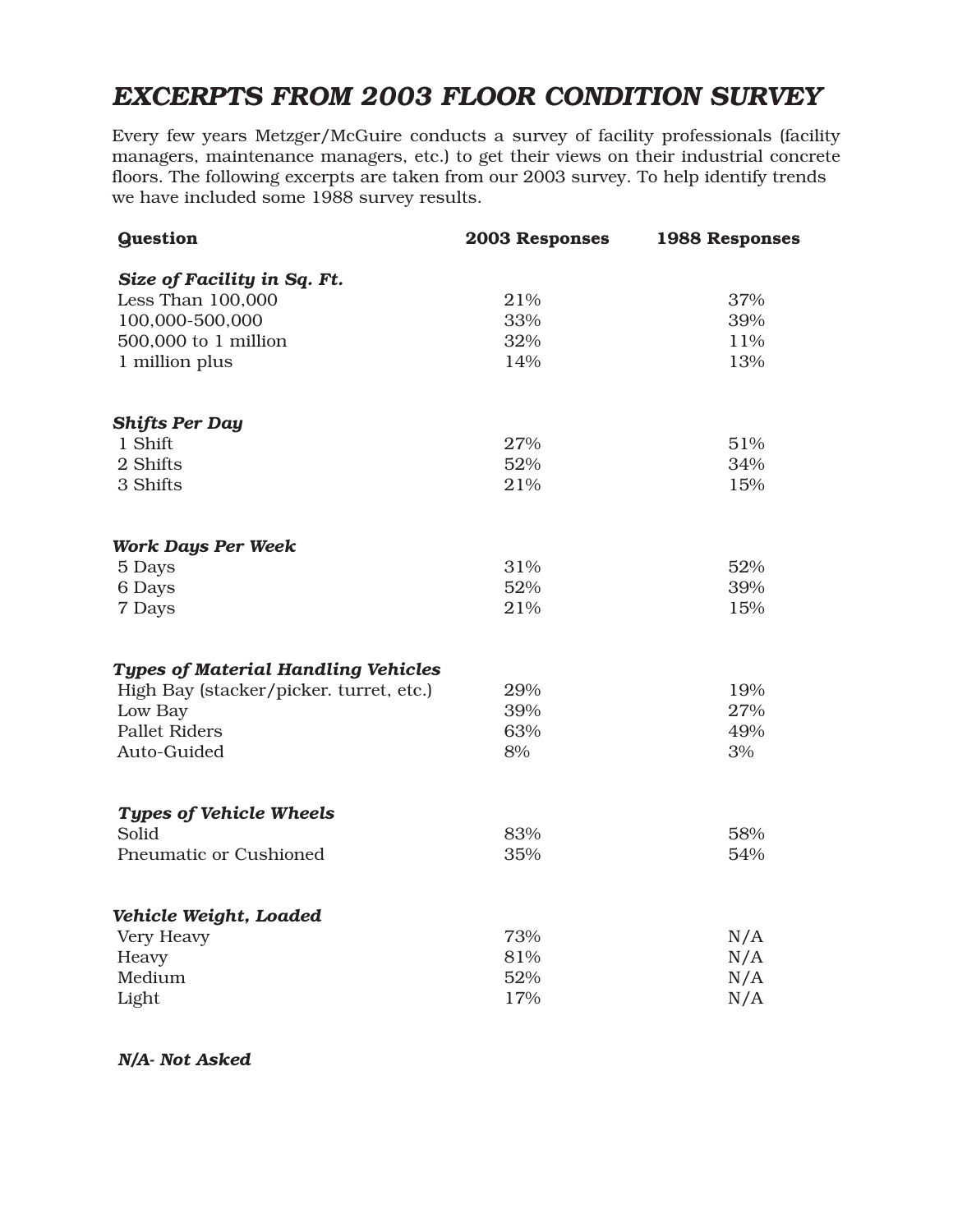### *EXCERPTS FROM 2003 FLOOR CONDITION SURVEY*

| <b>Guestion</b>                                                              | 2003 Responses | <b>1988 Responses</b> |
|------------------------------------------------------------------------------|----------------|-----------------------|
| <b>Overall Floor Condition</b>                                               |                |                       |
| Excellent                                                                    | 8%             | N/A                   |
| Good                                                                         | $17\%$         | N/A                   |
| Average                                                                      | 33%            | N/A                   |
| Fair                                                                         | 23%            | N/A                   |
| Poor                                                                         | 19%            | N/A                   |
| <b>Factors Limiting Your Floor Repair Success</b>                            |                |                       |
| <b>Inadequate Manpower</b>                                                   | 89%            | 73%                   |
| Downtime                                                                     | 92%            | 81%                   |
| $\pmb{\shortparallel}$<br><b>Budget</b>                                      | 78%            | 64%                   |
| $\pmb{\mathsf{H}}$<br>Knowledge                                              | 61%            | N/A                   |
| $\pmb{\mathsf{H}}$<br>Tools, Equipment                                       | 46%            | N/A                   |
| <b>What Are Your Most</b>                                                    |                |                       |
| "Significant" Floor Problems?                                                |                |                       |
| Joint Edge Deterioration                                                     | 92%            | 79%                   |
| <b>Random Cracks</b>                                                         | 21%            | 45%                   |
| "Rocking" Slabs                                                              | 19%            | N/A                   |
| Surface Gouges, Ruts, Popouts                                                | 14%            | 21%                   |
| <b>Surface Dusting</b>                                                       | 13%            | 18%                   |
| Surface Degradation (delamination, etc.)                                     | 11%            | 23%                   |
| Affects of Defects on Productivity                                           |                |                       |
| A lot                                                                        | 30%            | N/A                   |
| Some                                                                         | 47%            | N/A                   |
| A Little                                                                     | 13%            | N/A                   |
| Not At All                                                                   | 1%             | N/A                   |
| Not Sure                                                                     | 9%             | N/A                   |
| If HQ Would Pay To Have "One" Floor Problem<br>Corrected, Which Would It Be? |                |                       |
| <b>Deteriorated Joints</b>                                                   | 83%            | N/A                   |
| <b>Random Cracks</b>                                                         | 3%             | N/A                   |
| Surface Gouges, Ruts, Popouts                                                | $9\%$          | N/A                   |
| <b>Surface Dusting</b>                                                       | 1%             | N/A                   |
| Surface Degradation (delamination, etc.)                                     | 2%             | N/A                   |